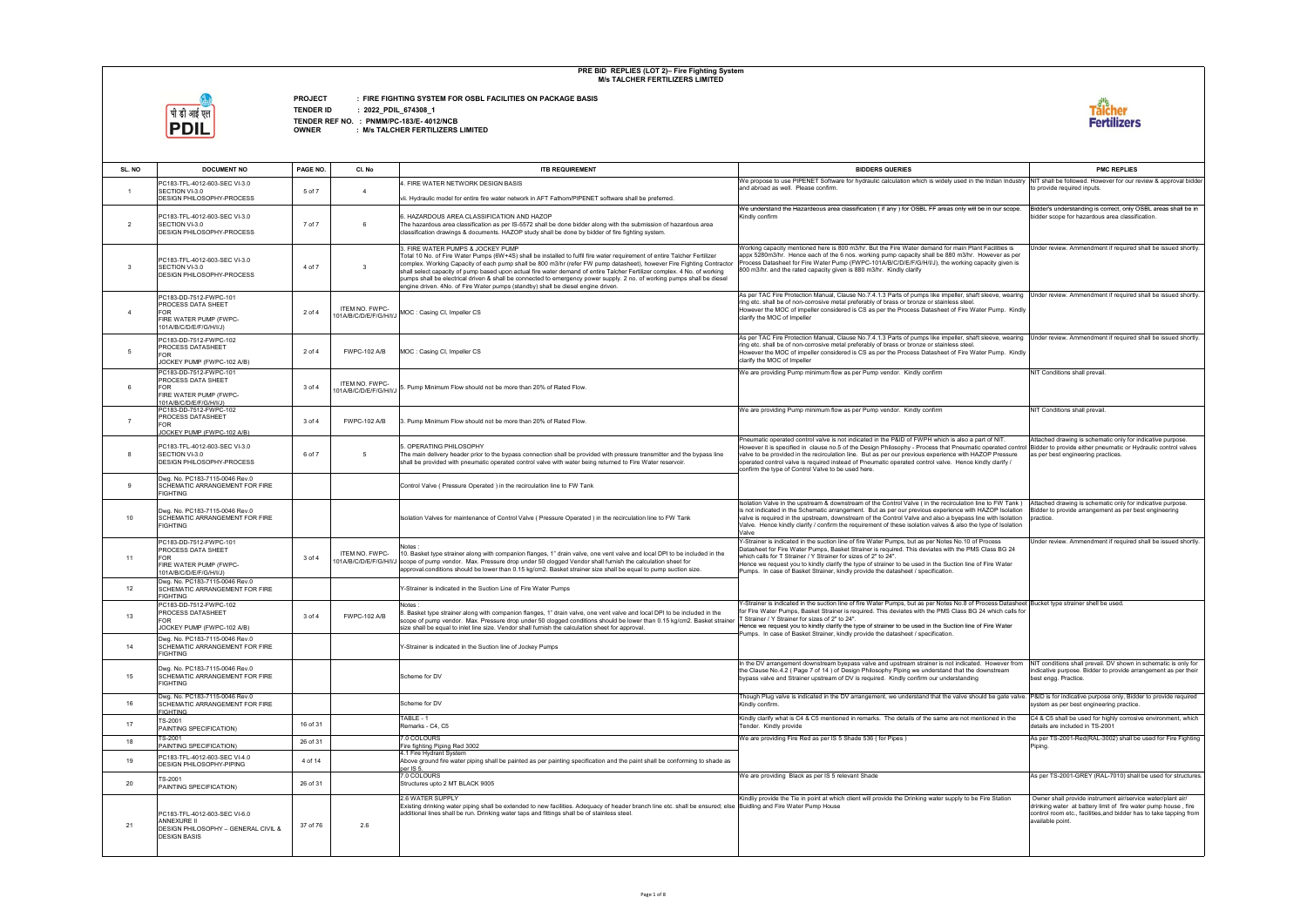

**PROJECT : FIRE FIGHTING SYSTEM FOR OSBL FACILITIES ON PACKAGE BASIS**

**TENDER ID : 2022\_PDIL\_674308\_1**

| 22 | PC183-TFL-4012-603-SEC VI-6.0<br><b>ANNEXURE II</b><br>38 of 76<br><b>DESIGN PHILOSOPHY - GENERAL CIVIL &amp;</b><br><b>DESIGN BASIS</b> | 2.7.2          | 2.7.2 Sanitary sewer shall be led into the sewerage system leading to waste water treatment plant (WWTP). Where system   Kindly clarify whether sewerage system is available near the Fire Water Pump House, Fire Station Buil<br>is not available, septic tank/soak pit shall be provided. | and Fire Brigade vehicle parking Bldg. Kindly provide the Tie in point                                                                                                                                                                                                                                                                                                                                                                                                                              | Fire Station Buidling, Fire Water Pump House and Fire Brigad<br>Vehicle Parking Building. From respective buildings to STP, tl<br>pipeline laying shall be by other package.                                                                                                                                                                        |
|----|------------------------------------------------------------------------------------------------------------------------------------------|----------------|---------------------------------------------------------------------------------------------------------------------------------------------------------------------------------------------------------------------------------------------------------------------------------------------|-----------------------------------------------------------------------------------------------------------------------------------------------------------------------------------------------------------------------------------------------------------------------------------------------------------------------------------------------------------------------------------------------------------------------------------------------------------------------------------------------------|-----------------------------------------------------------------------------------------------------------------------------------------------------------------------------------------------------------------------------------------------------------------------------------------------------------------------------------------------------|
| 23 | <b>Material Specification</b>                                                                                                            |                | <b>MVW Spray Nozzle</b>                                                                                                                                                                                                                                                                     | Kindly provide the Technical Specification / MOC of MVW Spray nozzle.<br>Kindly clarify whether strainer is required along with the MVW Spray nozzle                                                                                                                                                                                                                                                                                                                                                | SS spray nozzle shall be used.                                                                                                                                                                                                                                                                                                                      |
| 24 | <b>Material Specification</b>                                                                                                            |                | <b>HVW Spray Nozzle</b>                                                                                                                                                                                                                                                                     | Kindly provide the Tehcnical Specification / MOC of HVW Spray nozzle                                                                                                                                                                                                                                                                                                                                                                                                                                |                                                                                                                                                                                                                                                                                                                                                     |
| 25 | <b>Material Specification</b>                                                                                                            |                | QB detectors                                                                                                                                                                                                                                                                                | Kindly provide the Technical Specification / MOC of QB Detectors                                                                                                                                                                                                                                                                                                                                                                                                                                    | BRASS, NICKLE CROME plated QBD detector shall be used                                                                                                                                                                                                                                                                                               |
| 26 | <b>Material Specification</b>                                                                                                            |                | Fire Brigade Inlet                                                                                                                                                                                                                                                                          | Kindly provide the Technical Specification for Fire Brigade Inlet                                                                                                                                                                                                                                                                                                                                                                                                                                   | Gun metal IS 318                                                                                                                                                                                                                                                                                                                                    |
|    | ATTACHMENT-05                                                                                                                            |                | RWT-DM-CPU-ETP-STP PACKAGE:                                                                                                                                                                                                                                                                 | Kindly claify the scope, type and extent of area to be considered for the Buildings list under this clause                                                                                                                                                                                                                                                                                                                                                                                          | As per attachment 5 in NIT                                                                                                                                                                                                                                                                                                                          |
| 27 | LIST OF OSBL FACILITIES FOR<br>SPRAY/SPRINKLER, BUILDING FIRE<br>FIGHTING & GAS FLOODING SYSTEMS                                         |                | Water Treatment Plant<br>Raw Water Plant<br><b>Effluent Treatment Plant</b><br>Sewage Treatment Plant                                                                                                                                                                                       |                                                                                                                                                                                                                                                                                                                                                                                                                                                                                                     |                                                                                                                                                                                                                                                                                                                                                     |
| 28 | ATTACHMENT-05<br>LIST OF OSBL FACILITIES FOR<br>SPRAY/SPRINKLER, BUILDING FIRE<br>FIGHTING & GAS FLOODING SYSTEMS                        | 5,6            | Admin Building (Existing) & Technical Building (Existing)                                                                                                                                                                                                                                   | GA Drawing is attached along with the Tender. We understand from the GA Drawings that both the<br>Admin Building & Technical Building has G+2 floor and similar to each other. Kindly confirm.                                                                                                                                                                                                                                                                                                      | Kindly note technical buidling and admin building are two<br>building blocks of one complex. First one is Technical bldg ar<br>second one is Admin.                                                                                                                                                                                                 |
| 29 | ATTACHMENT-05<br>LIST OF OSBL FACILITIES FOR<br>SPRAY/SPRINKLER, BUILDING FIRE<br>FIGHTING & GAS FLOODING SYSTEMS                        | 5,6            | Admin Building (Existing) & Technical Building (Existing)                                                                                                                                                                                                                                   | However kindly provide the False Ceiling details which is required to ascertain the additional sprinklers<br>required inside ceiling void                                                                                                                                                                                                                                                                                                                                                           | It has been planned to provide False Ceiling in board room ar<br>two other rooms in admin buidling. Details shall be provided<br>during engg phase.                                                                                                                                                                                                 |
| 30 | ATTACHMENT-05<br>LIST OF OSBL FACILITIES FOR<br>SPRAY/SPRINKLER, BUILDING FIRE<br><b>FIGHTING &amp; GAS FLOODING SYSTEMS</b>             | -5             | Admin Building (Existing)                                                                                                                                                                                                                                                                   | In case of exising false ceiling in the Admin Building, kindly clarify the following<br>1) Kindly clarify the type of false ceiling provided<br>2) Kindly clarify the scope of removing & refixing or reinstallation of the false celing                                                                                                                                                                                                                                                            | (1) Type of false ceiling: 12.5 mm thick fully Perforated Gypsu<br>Board tile will be provided for false ceiling work in construction<br>of New Buildings (control room, substation, board room etc.) -<br>that will be done by separate contractor. (2) There is no<br>existing false ceiling in Technical building. Admin is under<br>renovation. |
| 31 | ATTACHMENT-05<br>LIST OF OSBL FACILITIES FOR<br>SPRAY/SPRINKLER, BUILDING FIRE<br>FIGHTING & GAS FLOODING SYSTEMS                        | $\overline{7}$ | Canteen                                                                                                                                                                                                                                                                                     | We understand from the GA drawing of Canteen that there is no false ceiling in the Canteen area. Kindly<br>confirm the same                                                                                                                                                                                                                                                                                                                                                                         | In canteen building, there is no provision for false ceiling.                                                                                                                                                                                                                                                                                       |
| 32 | ATTACHMENT-05<br>LIST OF OSBL FACILITIES FOR<br>SPRAY/SPRINKLER, BUILDING FIRE<br>FIGHTING & GAS FLOODING SYSTEMS                        | -8             | Central Store (Existing)                                                                                                                                                                                                                                                                    | 1) The central store size is 71.1m x 51.5m as per Plot Plan, however it is mentioned as 74m x 36.5m as<br>per Tentative Central Store Plan. Kindly provide the final size & drawing<br>2) Kindly provide us the Sectional Drawings indicating the Height & architecture of Central Store                                                                                                                                                                                                            | 1.0 Kindly consider the size of central store is 74 m x 36.5 m<br>tendering purpose<br>2.0 Sectional view is not avaliable existing structures, bidder i<br>advice to visit the site for more details.                                                                                                                                              |
| 33 | ATTACHMENT-05<br>LIST OF OSBL FACILITIES FOR<br>SPRAY/SPRINKLER, BUILDING FIRE<br>FIGHTING & GAS FLOODING SYSTEMS                        | 9              | Elect & Inst Workshop (Existing)                                                                                                                                                                                                                                                            | GA Drawing of Electrical & Instrumentation Workshop is attached along with the Tender.<br>Kindly provide us the Sectional Drawings indicating the Height & architecture of Workshop                                                                                                                                                                                                                                                                                                                 | Sectional view are not avaliable for existing structures as of<br>now, bidder is advice to visit the site for more details.                                                                                                                                                                                                                         |
| 34 | ATTACHMENT-05<br>LIST OF OSBL FACILITIES FOR<br>SPRAY/SPRINKLER, BUILDING FIRE<br>FIGHTING & GAS FLOODING SYSTEMS                        | 10             | Mech Workshop (Existing)                                                                                                                                                                                                                                                                    | 1) The Mechanical Workship size is 73.1m x 41.2m as per Plot Plan, however it is 73m x 40m as per GA<br>Drawing of Mechanical Workshop. Kindly provide the final size & drawing<br>2) Kindly provide us the Sectional Drawings indicating the Height & architecture of Mechanical Workshop                                                                                                                                                                                                          | 1.0 Kindly consider the size of Mechanical Workshop is 73.1r<br>41.2m for tendering purpose.<br>2.0 Sectional view are not avaliable for existing structures,<br>bidder is advice to visit the site for more details                                                                                                                                |
| 35 | ATTACHMENT-05<br>LIST OF OSBL FACILITIES FOR<br>SPRAY/SPRINKLER, BUILDING FIRE<br><b>FIGHTING &amp; GAS FLOODING SYSTEMS</b>             | 11             | First Aid Centre (Existing Fire Station)                                                                                                                                                                                                                                                    | 1) We understand that the Sprinkler system is to be provided for the First Aid Centre only and not for the<br>Fire Station (existing)<br>2) Kindly clarify whether First Aid Centre is inside Existing Fire Station<br>3) Kindly provide the GA & Section Drawings of the Existing Fire Station & First Aid Centre along with<br>False Ceiling details                                                                                                                                              | 1.0 Existing fire station is being renovated and planned to be<br>converted as First aid Building and Sprinkler system is to be<br>provided for the same.<br>$2.0$ yes<br>3.0 Sectional view are not avaliable for existing structures,<br>bidder is advised to visit the site for more details.                                                    |
| 36 | ATTACHMENT-05<br>LIST OF OSBL FACILITIES FOR<br>SPRAY/SPRINKLER, BUILDING FIRE<br>FIGHTING & GAS FLOODING SYSTEMS                        | 12             | Training Centre (Existing)                                                                                                                                                                                                                                                                  | 1) First Floor & Second floor plans are available in the Traning Center GA Drawing. Kindly provide the<br>details of the Ground Floor to enable us to decide the extent of sprinkler protection required.<br>2) False Ceiling details are not provided along with GA Drawing. This is required to ascertain the extent of 2.0 No false ceiling is envisaged in Training centre<br>sprinkler protection in Ceiling void.<br>3) Sectional drawing of Traning Centre is not attached along with Tender | 1.0 Ground Floor details are not available.<br>3.0 Sectional view are not avaliable for existing structures,<br>bidder is advised to visit the site for more details.                                                                                                                                                                               |
| 37 | ATTACHMENT-05<br>LIST OF OSBL FACILITIES FOR<br>SPRAY/SPRINKLER, BUILDING FIRE<br>FIGHTING & GAS FLOODING SYSTEMS                        | 13             | Vikrampur Guest House Renovated 2 Floors x 2 Wings (Existing)                                                                                                                                                                                                                               | 1) We understand that the Renovated portion of the Vikrampur Guest House only to be provided with new Kindly note, the whole building of Vikrampur Guest Hose<br>Sprinkler System. Kindly confirm                                                                                                                                                                                                                                                                                                   | should be provided with Sprinkler System                                                                                                                                                                                                                                                                                                            |
| 38 | ATTACHMENT-05<br>LIST OF OSBL FACILITIES FOR<br>SPRAY/SPRINKLER, BUILDING FIRE<br>FIGHTING & GAS FLOODING SYSTEMS                        | 13             | Vikrampur Guest House Renovated 2 Floors x 2 Wings (Existing)                                                                                                                                                                                                                               | As per List of facilities for Spray / Sprinkler System, it is mentioned as "Vikrampur Guest Hose Renovated<br>2 Floors x 2 Wings (existing) to be protected wtih sprinkler system. However only one wing is referred in should be protected with Sprinkler System. Fire fighting<br>the GA Drawing of Vikrampur Guest House drawing. Kindly indicate the other wing which is to be<br>protected with Sprinkler System                                                                               | Kindly note, the whole building of Vikrampur Guest House<br>bidder's scope shall be complete building. Kindly ignore<br>markings/texts on the drawings which are meant for other<br>contractor for renovation purpose.                                                                                                                              |
| 39 | ATTACHMENT-05<br>LIST OF OSBL FACILITIES FOR<br>SPRAY/SPRINKLER, BUILDING FIRE<br>FIGHTING & GAS FLOODING SYSTEMS                        | 13             | Vikrampur Guest House Renovated 2 Floors x 2 Wings (Existing)                                                                                                                                                                                                                               | Only Ground Floor plan of Vikrampur Guest House is attached along with Tender. Kindly provide the GA<br>Drawing of all the floors and elevation drawings along with False ceiling details.                                                                                                                                                                                                                                                                                                          | GA Drawing are not avaliable for existing structures, bidder is<br>advised to visit the site for more details.                                                                                                                                                                                                                                      |
| 40 | ATTACHMENT-05<br>LIST OF OSBL FACILITIES FOR<br>SPRAY/SPRINKLER, BUILDING FIRE<br>FIGHTING & GAS FLOODING SYSTEMS                        | 14             | CISF Barracks (6 Nos. Existing Buildings)                                                                                                                                                                                                                                                   | Kindly provide us the Sectional Drawings indicating the Height & architecture of CISF Barrack Bldg & false<br>ceiling details                                                                                                                                                                                                                                                                                                                                                                       | Sectional view are not avaliable for existing structures, bidder<br>advised to visit the site for more details. False ceiling shall no<br>be provided in CISF Barrack.                                                                                                                                                                              |

|                            | Itation Building Sewage line Tie in points shall be provided at battery limit of<br>Fire Station Buidling, Fire Water Pump House and Fire Brigade<br>Vehicle Parking Building. From respective buildings to STP, the<br>pipeline laying shall be by other package.                                                                                   |
|----------------------------|------------------------------------------------------------------------------------------------------------------------------------------------------------------------------------------------------------------------------------------------------------------------------------------------------------------------------------------------------|
|                            | SS spray nozzle shall be used.                                                                                                                                                                                                                                                                                                                       |
|                            | BRASS, NICKLE CROME plated QBD detector shall be used.                                                                                                                                                                                                                                                                                               |
|                            | Gun metal IS 318                                                                                                                                                                                                                                                                                                                                     |
| this clause                | As per attachment 5 in NIT.                                                                                                                                                                                                                                                                                                                          |
| both the                   | Kindly note technical buidling and admin building are two<br>building blocks of one complex. First one is Technical bldg and<br>second one is Admin.                                                                                                                                                                                                 |
| sprinklers                 | It has been planned to provide False Ceiling in board room and<br>two other rooms in admin buidling. Details shall be provided<br>during engg phase.                                                                                                                                                                                                 |
|                            | (1) Type of false ceiling: 12.5 mm thick fully Perforated Gypsum<br>Board tile will be provided for false ceiling work in construction<br>of New Buildings (control room, substation, board room etc.) -<br>that will be done by separate contractor. (2) There is no<br>existing false ceiling in Technical building. Admin is under<br>renovation. |
| area. Kindly               | In canteen building, there is no provision for false ceiling.                                                                                                                                                                                                                                                                                        |
| x 36.5m as                 | 1.0 Kindly consider the size of central store is 74 m x 36.5 m for                                                                                                                                                                                                                                                                                   |
| tore                       | tendering purpose.<br>2.0 Sectional view is not avaliable existing structures, bidder is<br>advice to visit the site for more details.                                                                                                                                                                                                               |
|                            | Sectional view are not avaliable for existing structures as of<br>now, bidder is advice to visit the site for more details.                                                                                                                                                                                                                          |
| n as per GA<br>al Workshop | 1.0 Kindly consider the size of Mechanical Workshop is 73.1m x<br>41.2m for tendering purpose.                                                                                                                                                                                                                                                       |
|                            | 2.0 Sectional view are not avaliable for existing structures,<br>bidder is advice to visit the site for more details.                                                                                                                                                                                                                                |
| d not for the              | 1.0 Existing fire station is being renovated and planned to be<br>converted as First aid Building and Sprinkler system is to be<br>provided for the same.                                                                                                                                                                                            |
| long with                  | $2.0$ yes<br>3.0 Sectional view are not avaliable for existing structures,<br>bidder is advised to visit the site for more details.                                                                                                                                                                                                                  |
| rovide the                 | 1.0 Ground Floor details are not available.                                                                                                                                                                                                                                                                                                          |
|                            | n the extent of 2.0 No false ceiling is envisaged in Training centre.                                                                                                                                                                                                                                                                                |
|                            | 3.0 Sectional view are not avaliable for existing structures,<br>bidder is advised to visit the site for more details.                                                                                                                                                                                                                               |
| ided with new              | Kindly note, the whole building of Vikrampur Guest Hose<br>should be provided with Sprinkler System                                                                                                                                                                                                                                                  |
| e Renovated                | Kindly note, the whole building of Vikrampur Guest House                                                                                                                                                                                                                                                                                             |
| g is referred in<br>to be  | should be protected with Sprinkler System. Fire fighting<br>bidder's scope shall be complete building. Kindly ignore<br>markings/texts on the drawings which are meant for other<br>contractor for renovation purpose.                                                                                                                               |
| ovide the GA               | GA Drawing are not avaliable for existing structures, bidder is<br>advised to visit the site for more details.                                                                                                                                                                                                                                       |
| k Bldg & false             | Sectional view are not avaliable for existing structures, bidder is<br>advised to visit the site for more details. False ceiling shall not<br>be provided in CISF Barrack.                                                                                                                                                                           |

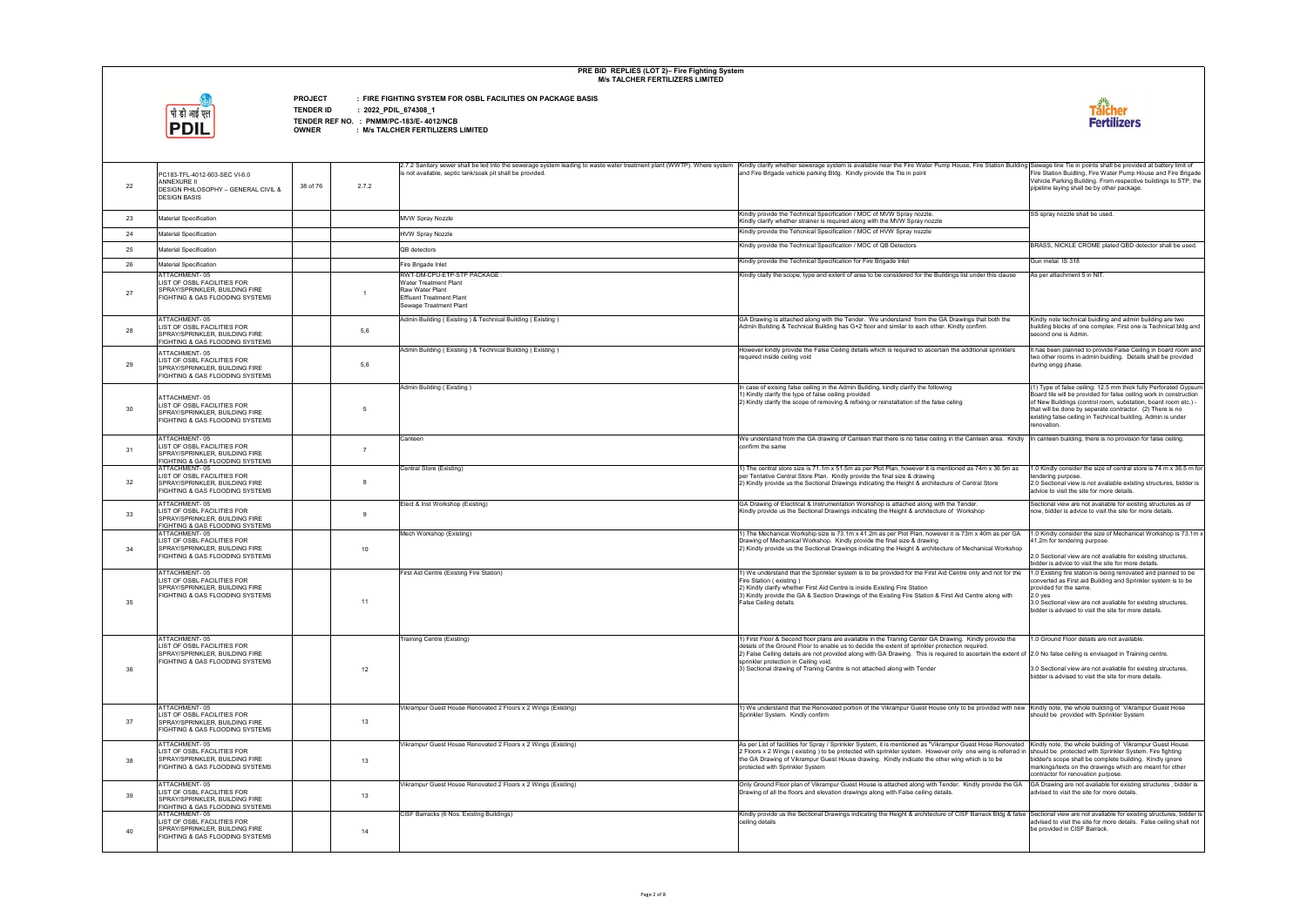

**PROJECT : FIRE FIGHTING SYSTEM FOR OSBL FACILITIES ON PACKAGE BASIS**

**TENDER ID : 2022\_PDIL\_674308\_1**

| 41 | ATTACHMENT-05<br>LIST OF OSBL FACILITIES FOR<br>SPRAY/SPRINKLER, BUILDING FIRE<br>FIGHTING & GAS FLOODING SYSTEMS                                    |                   | 15             | CISF Barracks 01 New Quarter Guard Building                                                                                                                                                                                                                                                                                                                                                                                                                                                                                                                                     | The Location of CISF Barrack is not indicated in the Plot Plan. Kindly provide.                                                                                                                                                                                                                                                                                                                                                                                                                                                                                                                                                                                                                                                                                                                                                                                                                                                                                                                                                                                                                                                                                                                                                                                                                                                                                                                                                  | kindly refer the Attached township Plan.                                                                                                                                                                                                                                                                                                                                                                                                                                                                                                                                                                                                                                                                                               |
|----|------------------------------------------------------------------------------------------------------------------------------------------------------|-------------------|----------------|---------------------------------------------------------------------------------------------------------------------------------------------------------------------------------------------------------------------------------------------------------------------------------------------------------------------------------------------------------------------------------------------------------------------------------------------------------------------------------------------------------------------------------------------------------------------------------|----------------------------------------------------------------------------------------------------------------------------------------------------------------------------------------------------------------------------------------------------------------------------------------------------------------------------------------------------------------------------------------------------------------------------------------------------------------------------------------------------------------------------------------------------------------------------------------------------------------------------------------------------------------------------------------------------------------------------------------------------------------------------------------------------------------------------------------------------------------------------------------------------------------------------------------------------------------------------------------------------------------------------------------------------------------------------------------------------------------------------------------------------------------------------------------------------------------------------------------------------------------------------------------------------------------------------------------------------------------------------------------------------------------------------------|----------------------------------------------------------------------------------------------------------------------------------------------------------------------------------------------------------------------------------------------------------------------------------------------------------------------------------------------------------------------------------------------------------------------------------------------------------------------------------------------------------------------------------------------------------------------------------------------------------------------------------------------------------------------------------------------------------------------------------------|
| 42 | ATTACHMENT-05<br>LIST OF OSBL FACILITIES FOR<br>SPRAY/SPRINKLER, BUILDING FIRE<br>FIGHTING & GAS FLOODING SYSTEMS                                    |                   | 15             | CISF Barracks 01 New Quarter Guard Building                                                                                                                                                                                                                                                                                                                                                                                                                                                                                                                                     | Kindly provide us the Sectional Drawings indicating the Height & architecture of CISF Barrack Bldg.                                                                                                                                                                                                                                                                                                                                                                                                                                                                                                                                                                                                                                                                                                                                                                                                                                                                                                                                                                                                                                                                                                                                                                                                                                                                                                                              | Sectional view are not avaliable.                                                                                                                                                                                                                                                                                                                                                                                                                                                                                                                                                                                                                                                                                                      |
| 43 | ATTACHMENT-05<br>LIST OF OSBL FACILITIES FOR<br>SPRAY/SPRINKLER, BUILDING FIRE<br>FIGHTING & GAS FLOODING SYSTEMS                                    |                   | 15             | CISF Barracks 01 New Quarter Guard Building                                                                                                                                                                                                                                                                                                                                                                                                                                                                                                                                     | Kindly provide the details of false ceiling to enable us to calculate the quantity of sprinklers & its piping and False ceiling shall not be required in Quater Guard Building and<br>to arrive at the quantity                                                                                                                                                                                                                                                                                                                                                                                                                                                                                                                                                                                                                                                                                                                                                                                                                                                                                                                                                                                                                                                                                                                                                                                                                  | CISF Barracks.                                                                                                                                                                                                                                                                                                                                                                                                                                                                                                                                                                                                                                                                                                                         |
| 44 | ATTACHMENT-05<br>LIST OF OSBL FACILITIES FOR<br>SPRAY/SPRINKLER, BUILDING FIRE<br>FIGHTING & GAS FLOODING SYSTEMS                                    |                   | 16             | Trainee Hostel (Existing)                                                                                                                                                                                                                                                                                                                                                                                                                                                                                                                                                       | We understand from the GA & Sectional of the Training Hostel that there is no False Ceiling in this<br>building. Kindly confirm                                                                                                                                                                                                                                                                                                                                                                                                                                                                                                                                                                                                                                                                                                                                                                                                                                                                                                                                                                                                                                                                                                                                                                                                                                                                                                  | alse ceiling shall not required in Training Hostel.                                                                                                                                                                                                                                                                                                                                                                                                                                                                                                                                                                                                                                                                                    |
| 45 | ATTACHMENT-05<br>LIST OF OSBL FACILITIES FOR<br>SPRAY/SPRINKLER, BUILDING FIRE                                                                       |                   | 18             | Sub station (Bagging Plant)                                                                                                                                                                                                                                                                                                                                                                                                                                                                                                                                                     | Kindly provide the GA Drawing / Rating & Number of Transformers in the Substation (Bagging Plant)                                                                                                                                                                                                                                                                                                                                                                                                                                                                                                                                                                                                                                                                                                                                                                                                                                                                                                                                                                                                                                                                                                                                                                                                                                                                                                                                | Tentative size of cable cellar and Tentative details of<br>Transformers shall be provided in Amendment, if required.                                                                                                                                                                                                                                                                                                                                                                                                                                                                                                                                                                                                                   |
| 46 | FIGHTING & GAS FLOODING SYSTEMS<br>ATTACHMENT-05<br>LIST OF OSBL FACILITIES FOR<br>SPRAY/SPRINKLER, BUILDING FIRE                                    |                   | 18             | Sub station (Bagging Plant)                                                                                                                                                                                                                                                                                                                                                                                                                                                                                                                                                     | Kindly provide the Cable Tray details of the Substaion (Bagging Plant)                                                                                                                                                                                                                                                                                                                                                                                                                                                                                                                                                                                                                                                                                                                                                                                                                                                                                                                                                                                                                                                                                                                                                                                                                                                                                                                                                           | Tentative size of cable cellar and Tentative details of<br>Transformers shall be provided in Amendment, if required.                                                                                                                                                                                                                                                                                                                                                                                                                                                                                                                                                                                                                   |
| 47 | FIGHTING & GAS FLOODING SYSTEMS<br>ATTACHMENT-05<br>LIST OF OSBL FACILITIES FOR<br>SPRAY/SPRINKLER, BUILDING FIRE<br>FIGHTING & GAS FLOODING SYSTEMS |                   |                | <b>New Buildings</b>                                                                                                                                                                                                                                                                                                                                                                                                                                                                                                                                                            | In case of new buidlings, kindly clarify the following<br>1) Kindly provide the false ceiling details<br>2) Kindly clarify the type of false ceiling provided                                                                                                                                                                                                                                                                                                                                                                                                                                                                                                                                                                                                                                                                                                                                                                                                                                                                                                                                                                                                                                                                                                                                                                                                                                                                    | (1) Under Renovation of existing buildings under Non Plant<br>building Contractor scope(not in FF scope)- 12.5 mm thick fully<br>Perforated Gypsum Board tile will be provided for false ceiling<br>work in construction of New Buildings (control room, substation,<br>board room etc.) / renovation existing buildings.<br>(2) Fire fighting Bidder scope Buildings, kindly refer NIT, civil<br>section 3.2.3- Architectural design philosophy- False ceiling<br>shall be either Gypsum board false ceiling or Armstrong false<br>ceiling or combination of both as per direction of owner<br>However, work related to civil, for the execution and<br>commissioning of fire fighting System shall be in the scope of<br>the bidder. |
| 48 | ATTACHMENT-05<br>LIST OF OSBL FACILITIES FOR<br>SPRAY/SPRINKLER, BUILDING FIRE<br>FIGHTING & GAS FLOODING SYSTEMS                                    |                   |                | <b>Existing Buildings</b>                                                                                                                                                                                                                                                                                                                                                                                                                                                                                                                                                       | In case of exising false ceiling in the exising buidlings, kindly clarify the following<br>1) Kindly provide the false ceiling details<br>2) Kindly clarify the type of false ceiling provided<br>3) Kindly clarify the scope of removing & refixing or reinstallation of the false celing                                                                                                                                                                                                                                                                                                                                                                                                                                                                                                                                                                                                                                                                                                                                                                                                                                                                                                                                                                                                                                                                                                                                       | (1) Under Renovation of existing buildings under Non Plant<br>building Contractor scope(not in FF scope)- 12.5 mm thick fully<br>Perforated Gypsum Board tile will be provided for false ceiling<br>work in construction of New Buildings (control room, substation,<br>board room etc.) / renovation existing buildings.<br>(2) Fire fighting Bidder scope Buildings, kindly refer NIT, civil<br>section 3.2.3- Architectural design philosophy- False ceiling<br>shall be either Gypsum board false ceiling or Armstrong false<br>ceiling or combination of both as per direction of owner.<br>(3) Scope of removal or fixing of false ceiling in other existing<br>building is not in FF bidder's scope.                            |
| 49 | PC183-TFL-4012-603-SEC VI-7.0<br>DESIGN SPECIFICATION- ELECTRICAL<br>FIRE FIGHTING SYSTEM<br>OSBL, TFL, TALCHER                                      | SHEET 36<br>OF 89 | 13.1           | The intent of this specification is to define the functional and design requirements for an Integrated Fire Alarm System for<br>buildings of Entire Plant area. This specification covers the requirements for selection, design, and engineering,<br>manufacture, supply, inspection, installation, testing at site and commissioning of the system. The list of buildings & plant<br>area shall be as per the following (for this please also refer piping input/layout for Fire fighting system attached elsewhere in 3. Height detail of Central Store Building<br>the NIT) | Please provide following detail of building/area to be covered with fire detection system:<br>1. Height and False sealing detail of Admin & Technical building.<br>2. Height and False sealing detail of Canteen Building<br>4. Height and False sealing detail of Electrical & Instrument Workshop<br>5. Height and False sealing detail of Mechanical Workshop.<br>6. Height and False sealing detail of Training Center<br>7. GA/Cross sectional drawing of 132 KV Substation Building<br>8. GA/Cross sectional drawing of Main Receiving Subststion (MRSS) Building<br>9.GA/Cross sectional drawing of Offsite & Utility Subststion (OUSS) Building<br>10. GA/Cross sectional drawing of EDG Building.<br>11. GA/Cross sectional drawing of Cooling Tower subststion building<br>12.GA/Cross sectional drawing of Bagging subststion building.<br>13. Height and False sealing detail of Fire station building and control Room.<br>14. GA/Cross sectional drawing of Truck Parking Area & worker room<br>15. GA/Cross sectional drawing of Ash Dyke package substation and pump house<br>16. GA/Cross sectional drawing of Plant Maintainance office<br>17. GA/Cross sectional drawing of NG Metering Skid<br>18. GA/Cross sectional drawing of Fuel oil storage Area.<br>19. GA/Cross sectional drawing of WTP , ETP & DM water substsion Building<br>20. GA/Cross sectional drawing of Coal Handling Substation Building. | Details of Buildings have already provided in NIT. Further<br>details if any, shall be provided during detailed engineering                                                                                                                                                                                                                                                                                                                                                                                                                                                                                                                                                                                                            |
| 50 | PC183-TFL-603-SEC-VI-2.0<br>CONTRACTOR'S SCOPE OF WORK<br><b>FIRE FIGHTING SYSTEM</b>                                                                | SHEET 3 OF<br>14  | $\overline{4}$ | Communication system interconnection & interfacing.                                                                                                                                                                                                                                                                                                                                                                                                                                                                                                                             | Bidder undrstand's that communication system is not part of current scope in subject tender.                                                                                                                                                                                                                                                                                                                                                                                                                                                                                                                                                                                                                                                                                                                                                                                                                                                                                                                                                                                                                                                                                                                                                                                                                                                                                                                                     | It shall be in bidder scope                                                                                                                                                                                                                                                                                                                                                                                                                                                                                                                                                                                                                                                                                                            |
| 51 | OSBL. TFL. TALCHER<br>PC183-TFL-4012-603-SEC VI-3.0<br><b>FIRE FIGHTING SYSTEM</b><br>OSBL. TFL. TALCHER<br>DESIGN PHILOSOPHY-PROCESS                | Sheet 7 of 7      | -5             | Gas detection system shall be provided for process unit where hydrocarbons and flammable gas are being handled.                                                                                                                                                                                                                                                                                                                                                                                                                                                                 | Bidder undrstand's that Hydrocarbon gas detection system is not part of current scope in subject<br>tender.Kindly Confirm                                                                                                                                                                                                                                                                                                                                                                                                                                                                                                                                                                                                                                                                                                                                                                                                                                                                                                                                                                                                                                                                                                                                                                                                                                                                                                        | Flange joints of piping system for hydrocarbon gas service in<br>piping/equipment system in OSBL area is in bidder scope. (Ex.<br>OSBL pipe rack etc.,). Furher details shall be provided during<br>detail engineering                                                                                                                                                                                                                                                                                                                                                                                                                                                                                                                 |
| 52 | PC183-TFL-4012-603-SEC-VI-2.0<br>CONTRACTOR'S SCOPE OF WORK                                                                                          | $\overline{4}$    | 2 xxi)         | Water spray system for outdoor diesel oil storage at fire water pump house, Diesel oil storage of emergency DG set, all<br>pump houses, cable cellars, transformers (irrespective of oil content quantity), ammonia/toxic service equipment/areas,<br>bagging plant building(empty bag storage area) and other applicable areas as per attachment<br>5 in NIT.                                                                                                                                                                                                                  | Please provide detail of Diesel oil storage of emergency DG set such dia and height of tank also please<br>confirm is there foam system required for the same tank.                                                                                                                                                                                                                                                                                                                                                                                                                                                                                                                                                                                                                                                                                                                                                                                                                                                                                                                                                                                                                                                                                                                                                                                                                                                              | Amendment shall be issued, if required.                                                                                                                                                                                                                                                                                                                                                                                                                                                                                                                                                                                                                                                                                                |
| 53 | PC183-TFL-4012-603-SEC-VI-2.0<br>CONTRACTOR'S SCOPE OF WORK                                                                                          | $\overline{4}$    | 2 xxi)         | Water spray system for outdoor diesel oil storage at fire water pump house, Diesel oil storage of emergency DG set, all<br>pump houses, cable cellars, transformers (irrespective of oil content quantity), ammonia/toxic service equipment/areas,<br>bagging plant building(empty bag storage area) and other applicable areas as per attachment 5 in NIT.                                                                                                                                                                                                                     | Please provide location of cable galleries and layout, section of each cable gallery unless specify no. of<br>row, no. of tray in each tier of each cable gallery.                                                                                                                                                                                                                                                                                                                                                                                                                                                                                                                                                                                                                                                                                                                                                                                                                                                                                                                                                                                                                                                                                                                                                                                                                                                               | To be provided during detailed engineering                                                                                                                                                                                                                                                                                                                                                                                                                                                                                                                                                                                                                                                                                             |

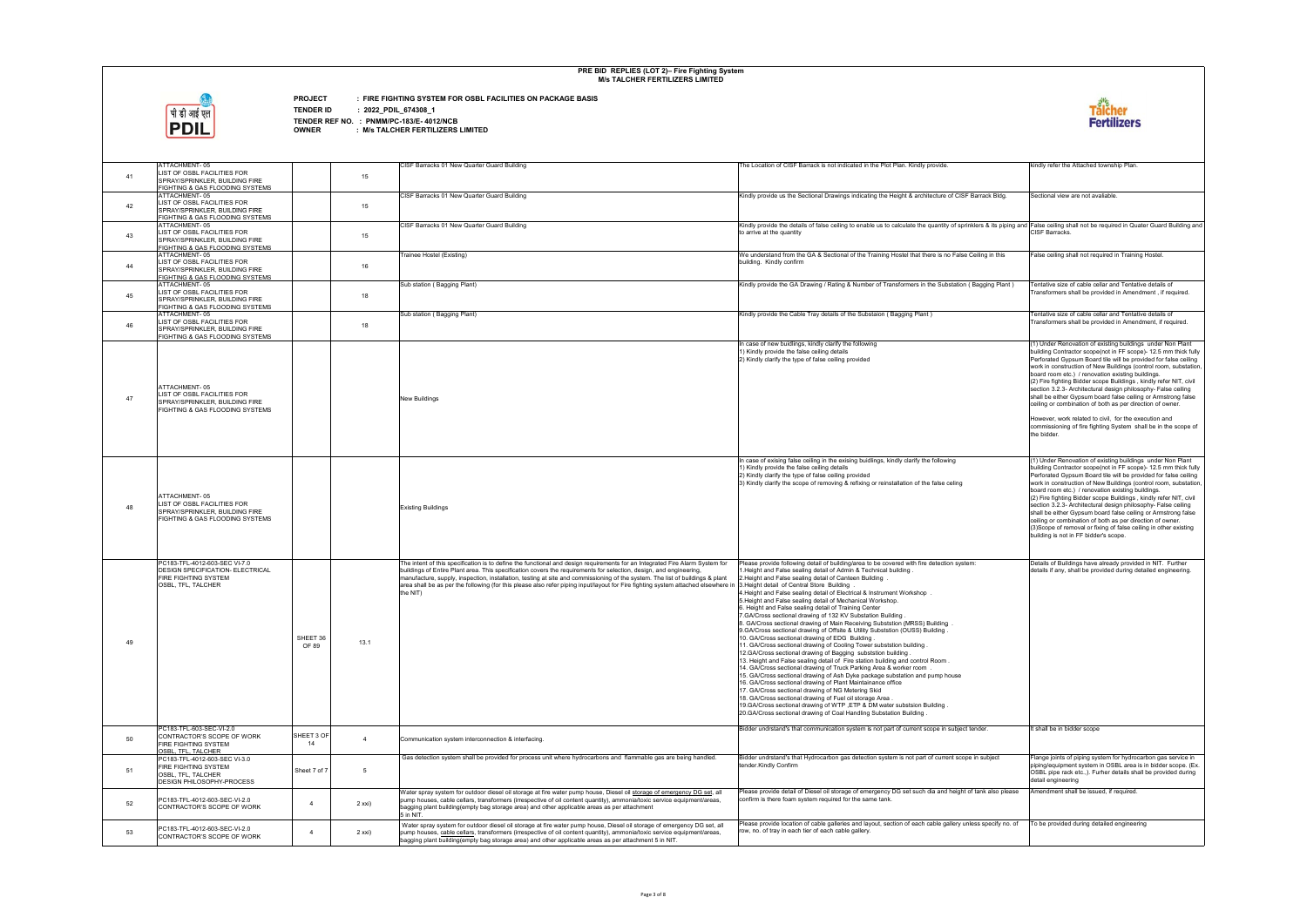

**PROJECT : FIRE FIGHTING SYSTEM FOR OSBL FACILITIES ON PACKAGE BASIS**

**TENDER ID : 2022\_PDIL\_674308\_1**

| 54 | PC183-TFL-4012-603-SEC-VI-2.0<br>CONTRACTOR'S SCOPE OF WORK                                                                    | $\overline{a}$  | 2 xxi)       | Water spray system for outdoor diesel oil storage at fire water pump house, Diesel oil storage of emergency DG set, all<br>pump houses, cable cellars, transformers (irrespective of oil content quantity), ammonia/toxic service equipment/areas,<br>bagging plant building(empty bag storage area) and other applicable areas as per attachment 5 in NIT.                                                                                                                                                                                                                                                                                                                                                                                                                                                                       | Please provide quantity and location of each transformer also provide GA drawing of each transformer,<br>unless specify MVA rating and oil capacity of each transformer.                                                                                                                                                                                                                                                                                                                                                                                                                     | Tentative details of Transformers shall be provided in<br>Amendment, if required.                                                                                                                                                                                                                                            |
|----|--------------------------------------------------------------------------------------------------------------------------------|-----------------|--------------|-----------------------------------------------------------------------------------------------------------------------------------------------------------------------------------------------------------------------------------------------------------------------------------------------------------------------------------------------------------------------------------------------------------------------------------------------------------------------------------------------------------------------------------------------------------------------------------------------------------------------------------------------------------------------------------------------------------------------------------------------------------------------------------------------------------------------------------|----------------------------------------------------------------------------------------------------------------------------------------------------------------------------------------------------------------------------------------------------------------------------------------------------------------------------------------------------------------------------------------------------------------------------------------------------------------------------------------------------------------------------------------------------------------------------------------------|------------------------------------------------------------------------------------------------------------------------------------------------------------------------------------------------------------------------------------------------------------------------------------------------------------------------------|
| 55 | PC183-TFL-4012-603-SEC-VI-2.0<br>CONTRACTOR'S SCOPE OF WORK                                                                    | $\overline{4}$  | 2 xxvii)     | Interconnection of fire & gas detection system of OSBL areas with Fire & Gas detection system provided by ISBL contractor<br>and separate package vendors/agencies.                                                                                                                                                                                                                                                                                                                                                                                                                                                                                                                                                                                                                                                               | We understood that Fire & Gas Detection system for ISBL area & other packege shall be in the respective Interconnection shall be in bidder's scope<br>veodor scope, we shall provide only the provision of interconnection in our Fire & Gas Alarm System for<br>the same. Also please specify type of provision for interconenction i.e. soft type of hard type.                                                                                                                                                                                                                            |                                                                                                                                                                                                                                                                                                                              |
| 56 | PC183-TFL-4012-603-SEC-VI-2.0<br>CONTRACTOR'S SCOPE OF WORK                                                                    | $\overline{a}$  | 2 xxxviii)   | Automatic Fire detection & alarm system, detector mapping, interconnection & interfacing                                                                                                                                                                                                                                                                                                                                                                                                                                                                                                                                                                                                                                                                                                                                          | Scope not clear                                                                                                                                                                                                                                                                                                                                                                                                                                                                                                                                                                              | Refer Electrical section PC183-TFL-4012-603-SEC VI-7.0 for<br>clarity                                                                                                                                                                                                                                                        |
| 57 | PC183-TFL-4012-603-SEC-VI-2.0<br>CONTRACTOR'S SCOPE OF WORK                                                                    | $5\overline{5}$ | 12.0         | 1 No. 415 V Feeder (63A) at Existing Substation near 132 KV Switchyard shall be made available by Owner for Construction<br>Power. Tapping of Construction Power (on chargeable basis) from this feeder (including supply & erection of all required<br>materials like structural supports for cable tray, cable trays, power cables, control cables, protection & metering, cable<br>termination etc. as well as underground cabling work) and further distribution shall be in LSTK Contractor's scope.                                                                                                                                                                                                                                                                                                                         | What is charge per unit for Construction Power                                                                                                                                                                                                                                                                                                                                                                                                                                                                                                                                               | Refer SCC clause no. 1.1.1 G of NIT.                                                                                                                                                                                                                                                                                         |
| 58 | PC183-TFL-4012-603-SEC VI-3.0<br>SECTION VI-3.0<br><b>DESIGN PHILOSOPHY-PROCESS</b>                                            | $\overline{4}$  | 2.0          | FIRE WATER DEMAND: 'Fire water demand for Main Plant Facilities is approx. 5280 m3/hr.                                                                                                                                                                                                                                                                                                                                                                                                                                                                                                                                                                                                                                                                                                                                            | As per specification, pump capacity specified 800 M3/Hr - 6 Nos, i.e. aggregate capacity 4800 M3, but<br>requirement is 5280 M3, that means pumping capacity is less than water demand requirement. Please<br>confirm whether we have to considered pump capacity based on total fire water demand i.e. 5280 M3.<br>Jockey pump capacity shall be 3-5 % of aggrgate pumping capacity.<br>In this context, Please note entire facilities fall under High Hazard -Class B as per TAC. The total capacity<br>of static storage tank should be not less than 4 hours aggregate pumping capacity. | Under review. Change is envisaged. Accordingly Ammendment<br>shall be issued shortly if required.<br>Refer PDS for Jockey pump PDS for capacity                                                                                                                                                                              |
| 59 | PC183-TFL-4012-603-SEC VI-3.0<br>SECTION VI-3.0<br><b>DESIGN PHILOSOPHY-PROCESS</b>                                            | $\overline{4}$  | 3.0          | FIRE WATER PUMPS & JOCKEY PUMP<br>Total 10 No. of Fire Water Pumps (6W+4S) shall be installed to fulfil fire water requirement of entire Talcher Fertilizer<br>complex. Working Capacity of each pump shall be 800 m3/hr (refer FW pump datasheet), however Fire Fighting Contractor<br>shall select capacity of pump based upon actual fire water demand of entire Talcher Fertilizer complex. 4 No. of working<br>pumps shall be electrical driven & shall be connected to emergency power supply. 2 no. of working pumps shall be diesel<br>engine driven, 4No, of Fire Water pumps (standby) shall be diesel                                                                                                                                                                                                                  | Please confirm quantity and capacity of pumps are fixed.<br>As per specification, out of 6 nos waorking pump, 4 Nos are electric motor driven & 2 Nos area diesel<br>engine driven, also 4 nos standby pumps shall be diesel engine driven which means 6 nos diesel engine<br>driven pumps are to be considered as working & 4 Nos Electrical Motor Driven pumps shall be considered<br>as standby. Please confirm<br>Also confirm whether the pump control panel shall be relay based control panel or PLC based control                                                                    | Capacity and numbers of pumps are fixed as per NIT, however<br>error in data Under review, accordingly Ammendment if<br>required shall be issued shortly.<br>Pump control panel shall be relay based                                                                                                                         |
|    |                                                                                                                                |                 |              |                                                                                                                                                                                                                                                                                                                                                                                                                                                                                                                                                                                                                                                                                                                                                                                                                                   |                                                                                                                                                                                                                                                                                                                                                                                                                                                                                                                                                                                              |                                                                                                                                                                                                                                                                                                                              |
| 60 | PC183-TFL-4012-603-SEC VI-4.0<br>DESIGN PHILOSOPHY-PIPING                                                                      | $\overline{7}$  | 4.2          | Downstream of deluge valve shall be provided with galvanized carbon steel piping system.                                                                                                                                                                                                                                                                                                                                                                                                                                                                                                                                                                                                                                                                                                                                          | We have gone through paining specification; it doesn't clarify that whether Paint will be done on GI pipe.<br>please confirm                                                                                                                                                                                                                                                                                                                                                                                                                                                                 | Refer the TS-2001 (Table-1)-Ref No-01, Uninsulated Piping-<br>CS/GI temp upto 90 deg( Primer-P2 : one coat of two<br>pack zinc rich epoxy primer meeting SSPC Paint 20 level 1-DFT<br>60 microns per coat)+(Finish Paint F1 : One coat of two packs<br>Polyamide Cured Epoxy-DFT-120 microns) i.e. Total DFT-180<br>Microns. |
| 61 | PC183-TFL-4012-603-SEC VI-4.0<br>DESIGN PHILOSOPHY-PIPING                                                                      | $\overline{7}$  | 4.2.3        | High velocity Water Spray (HVWS) System<br>To be provided for the followings locations, but not limited to.<br>Transformers irrespective of oil content & location                                                                                                                                                                                                                                                                                                                                                                                                                                                                                                                                                                                                                                                                | Please provide quantity and location of each transformer also provide GA drawing of each transformer with Tentative details of Transformers shall be provided in<br>specifying MVA rating and oil capacity of each transformer.                                                                                                                                                                                                                                                                                                                                                              | Amendment, if required.                                                                                                                                                                                                                                                                                                      |
| 62 | PC183-TFL-4012-603-SEC VI-5.0<br>Design Philosophy - Rotating Equipment                                                        | 12              | 3.1.3        | Pumps shall have a continuously rising head characteristics from the specified duty point towards shut-off point, the<br>maximum being at shut-off to enable parallel operation. Fire pumps shall be capable of furnishing not less than 150% of<br>rated capacity at a head of not less than 65% of rated head.                                                                                                                                                                                                                                                                                                                                                                                                                                                                                                                  | The shut-off head of pump will be 120% of rated head. please confirm                                                                                                                                                                                                                                                                                                                                                                                                                                                                                                                         | NIT Conditions shall prevail.                                                                                                                                                                                                                                                                                                |
| 63 | PC183-TFL-4012-603-SEC VI-7.0<br>DESIGN SPECIFICATION- ELECTRICAL                                                              | 52              | 13.22        | The field devices shall be suitable for installation in hazardous area as per specified area classification.                                                                                                                                                                                                                                                                                                                                                                                                                                                                                                                                                                                                                                                                                                                      | Please share the plot plan with hazard classification marking                                                                                                                                                                                                                                                                                                                                                                                                                                                                                                                                | Bidder to provide hazardeous are classification for OSBL area.<br>Required inputs shall be shared later during detail engineering                                                                                                                                                                                            |
| 64 | PC183-TFL-4012-603-SEC VI-7.0<br>DESIGN SPECIFICATION- ELECTRICAL                                                              | 55              | 14.00        | Impressed Current Cathodic Protection System<br>Entire underground pipe work including those laid in concrete trench and filled with sand, the steel structures (within battery<br>limit), tank bottom etc. shall be provided with cathodic protection in their battery limit. The scope shall include, site surveying  Also specify the detail for road crossing i.e. through hume pipe or pipe culvert (by othe<br>to collect required information, design, supply, installation, commissioning, maintenance, monitoring and performance<br>guarantee of impressed current cathodic protection system as per relevant Indian/IEC/BS/NACE Standards and codes of<br>practices. Contractor shall have to design and engineering of complete CP system for their battery limit. The design life of<br>CP System shall be 30 years. | Please confirm pipe trench shall be in whose scope.<br>In other section for under ground pipe shall be wrapped with anti-corossive tape, hence please confirm<br>which one to be followed                                                                                                                                                                                                                                                                                                                                                                                                    | Please refer PC183-TFL-4012-603-SEC VI-4.0 attached with<br>NIT.                                                                                                                                                                                                                                                             |
| 65 |                                                                                                                                |                 |              | Dra No PC150-0000-0217 FIRE WATER PUMP MOUNTING HOUSE                                                                                                                                                                                                                                                                                                                                                                                                                                                                                                                                                                                                                                                                                                                                                                             | Please specify the location of this pump house & construction of this room is under whose scope                                                                                                                                                                                                                                                                                                                                                                                                                                                                                              | Drawing No. PC150-0000-0217 is reference purpose only.                                                                                                                                                                                                                                                                       |
| 66 | PC183-TFL-4012-603-SEC VI-3.0<br>SECTION VI-3.0<br>DESIGN PHILOSOPHY-PROCESS                                                   | $\mathbf{3}$    | 1.10         | Relative Humidity:<br>Relative Humidity RH% - Relative Humidity 100                                                                                                                                                                                                                                                                                                                                                                                                                                                                                                                                                                                                                                                                                                                                                               | Please confirm the percent of relative humidity. Detectors shall not work in this relative humidity                                                                                                                                                                                                                                                                                                                                                                                                                                                                                          | Refer Site Meteorological data in totality in considering the<br>design consideration.                                                                                                                                                                                                                                       |
| 67 |                                                                                                                                | $\sim$          |              | General                                                                                                                                                                                                                                                                                                                                                                                                                                                                                                                                                                                                                                                                                                                                                                                                                           | We understood as per "general arrangement drawing of fire water reservoir" (page No. 1244 of 1261) the<br>pumps shall have positive suction but the same negative suction as per "general arrangement of fire water  1244 of 1261)has been provided for reference purpose only.<br>mounting pump house. Please confirm which will be followed.                                                                                                                                                                                                                                               | General arrangement drawing of fire water reservoir" (page No.<br>Bidder to consider the General Fire water pumps arrangement<br>as per best engineering practices.                                                                                                                                                          |
| 68 | PC183-TFL-4012-603-SEC VI-7.0<br>DESIGN SPECIFICATION- ELECTRICAL                                                              | 30              | 8.2.1        | cable shall be laid overhead. However, wherever overhead cable routing is not feasible LSTK Contractor can go for cable<br>trench / slit (Refer PDS attached with the NIT) as per the site requirement.                                                                                                                                                                                                                                                                                                                                                                                                                                                                                                                                                                                                                           | Please share cable trench layout.                                                                                                                                                                                                                                                                                                                                                                                                                                                                                                                                                            | Same shall be finalised during detailed engineering                                                                                                                                                                                                                                                                          |
| 69 | PC183-TFL-4012-603-SEC VI-3.0<br>SECTION VI-3.0<br>DESIGN PHILOSOPHY-PROCESS                                                   |                 | Clause No. 2 | FIRE WATER DEMAND<br>Fire Water Demand shall be calculated to fight two major fire contingency anywhere in the<br>installation. For the purpose of calculating fire water demand, installation shall be divided in<br>two sections.                                                                                                                                                                                                                                                                                                                                                                                                                                                                                                                                                                                               | As per tech. specs. Section No. PC183-DD-7512-FWPC-101, the 6 Nos. working pumps (4 nos. motor<br>driven plus 2 nos diesel engine driven) of capacity 880 cum/hr and total 5280 cum/hr. Please confirm the<br>required effective capacity of FW Tank shall be 21120 cum.<br>We suggest to keep the level of FW pump house lower than the bottom of FW tank to get the water with<br>positive suction and minimize the dead water storage in FW tanks.                                                                                                                                        | Jnder review. Change is envisaged. Accordingly Ammendment<br>shall be issued shortly if required.                                                                                                                                                                                                                            |
| 70 | PC183-TFL-4012-603-SEC VI-3.0<br>SECTION VI-3.0<br>DESIGN PHILOSOPHY-PROCESS<br>PC183-DD-7512-FWPC-<br>101, FW Pump Data Sheet |                 |              | Pump minimum flow should not be more than 20 % of rated flow.                                                                                                                                                                                                                                                                                                                                                                                                                                                                                                                                                                                                                                                                                                                                                                     | The minimum flow should be as per pump manufacturer's recommendations and not limited to max. 20 % NIT conditions shall prevail.<br>of rated flow. As per standard engineering practice minimum flow for FW pumps are 30 % to 40 %.<br>Please check and confirm.                                                                                                                                                                                                                                                                                                                             |                                                                                                                                                                                                                                                                                                                              |
| 71 | PC183-TFL-4012-603-SEC VI-3.0<br>SECTION VI-3.0<br>DESIGN PHILOSOPHY-PROCESS                                                   |                 |              | Requirement of re-circulation line from main discharge header to FW storage tank.                                                                                                                                                                                                                                                                                                                                                                                                                                                                                                                                                                                                                                                                                                                                                 | As per tender drawing 18" dia re-circulation line is shown with instruments. It is presumed that common<br>recirculation line shall be used for testing of all pumps.                                                                                                                                                                                                                                                                                                                                                                                                                        | This drawing is schematic only for indicative purpose. Same<br>may be finalised during detail engineering.                                                                                                                                                                                                                   |
| 72 | GENERAL                                                                                                                        |                 |              | Piling work for fire station building and fire water pump house.                                                                                                                                                                                                                                                                                                                                                                                                                                                                                                                                                                                                                                                                                                                                                                  | Please confirm scope of piling work for both building i.e. fire station buildng and fire water pump house.                                                                                                                                                                                                                                                                                                                                                                                                                                                                                   | Soil investigation extract is attached purely for reference only.<br>Successful Bidder has to conduct the soil investigation for<br>finalization of foundation type and detailed engineering works.                                                                                                                          |
|    |                                                                                                                                |                 |              |                                                                                                                                                                                                                                                                                                                                                                                                                                                                                                                                                                                                                                                                                                                                                                                                                                   |                                                                                                                                                                                                                                                                                                                                                                                                                                                                                                                                                                                              |                                                                                                                                                                                                                                                                                                                              |

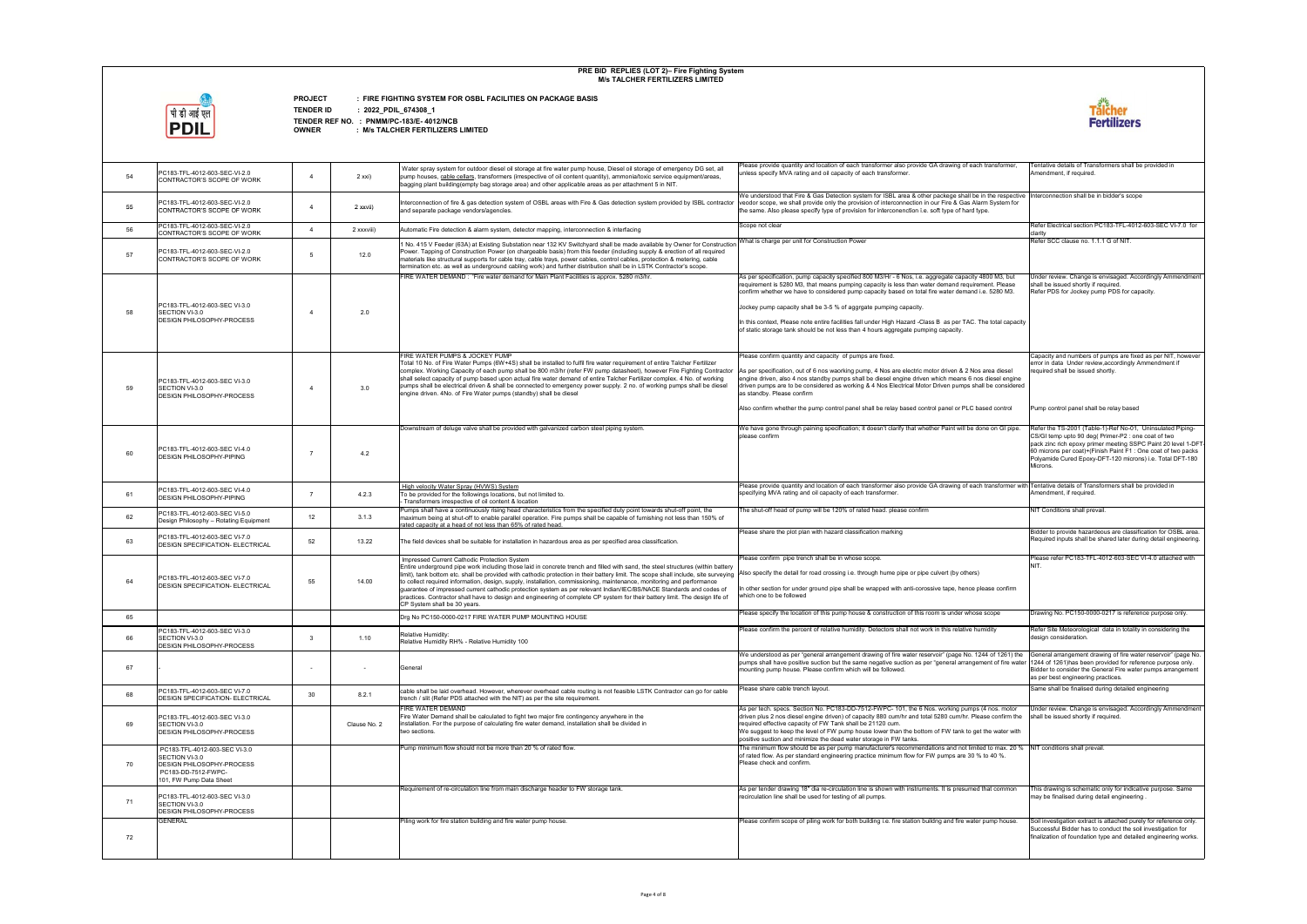

**PROJECT : FIRE FIGHTING SYSTEM FOR OSBL FACILITIES ON PACKAGE BASIS**

**TENDER ID : 2022\_PDIL\_674308\_1**

| 73 | <b>GENERAL</b>                                                                                                    |                     |                                                                                              | Approach road for movement of fire brigade vehicle.                          | Please confirm that the scope of approach road for fire brigade vehicle movement shall be from fire<br>brigade vehicle parking building up to near coal, petcoke handling area, around the periphery of the<br>building & its interconnection to nearby road is in contractor scope of work.<br>If it is in contractor's scope please confirm the type of road required i.e. RCC road or Bituminous road.                                                                                                                                                                                                                                                                                                                                                                                                                                                                                                                                      | Construction of all buildings in scope along with RCC grade<br>slab in Fire Tenders parking area (both in Fire brigade cum<br>control room building and fire brigade parking) and its<br>peripheral road(bituminous) and its interconnection with<br>existing plant road is in bidder's scope.                                                                                                                                                            |
|----|-------------------------------------------------------------------------------------------------------------------|---------------------|----------------------------------------------------------------------------------------------|------------------------------------------------------------------------------|------------------------------------------------------------------------------------------------------------------------------------------------------------------------------------------------------------------------------------------------------------------------------------------------------------------------------------------------------------------------------------------------------------------------------------------------------------------------------------------------------------------------------------------------------------------------------------------------------------------------------------------------------------------------------------------------------------------------------------------------------------------------------------------------------------------------------------------------------------------------------------------------------------------------------------------------|-----------------------------------------------------------------------------------------------------------------------------------------------------------------------------------------------------------------------------------------------------------------------------------------------------------------------------------------------------------------------------------------------------------------------------------------------------------|
| 74 | <b>GENERAL</b>                                                                                                    |                     |                                                                                              | Leveling work                                                                | Please confirm that the area shall be provided graded up to average level of FGL.                                                                                                                                                                                                                                                                                                                                                                                                                                                                                                                                                                                                                                                                                                                                                                                                                                                              | Graded land shall be provided to the bidder. However micro<br>grading works if any shall be in bidder's scope.                                                                                                                                                                                                                                                                                                                                            |
| 75 | <b>GENERAL</b>                                                                                                    |                     |                                                                                              | False ceiling of fire station building                                       | Please confirm the scope of false ceiling of fire station building.                                                                                                                                                                                                                                                                                                                                                                                                                                                                                                                                                                                                                                                                                                                                                                                                                                                                            | Please refer clause no. 3.2.3 of document no PC183-TFL-4012-<br>603-SEC VI-6.0 which stated that internal ceiling finishes for<br>office areas and meeting halls and fire control rooms of fire<br>control building false ceiling shall be either gypsum board false<br>ceiling or armstrong false ceiling or combination of both as per<br>direction of owner. Further, false ceiling shall also have fire<br>rating complying with safety requirements. |
| 76 | PC-183/E-4012/S-V<br>SPECIAL CONDITIONS OF CONTRACT                                                               | 305                 | 14.3.2 and 14.3.3                                                                            | Payments Terms for Civil work                                                | Payments Terms for Civil work are not defined in the payment terms clause number 14.3.2 and 14.3.3-<br>Kindly request you to provide the payment terms for Civil scope of work of this tender.                                                                                                                                                                                                                                                                                                                                                                                                                                                                                                                                                                                                                                                                                                                                                 | Payment of Civil Work is included in Clause no-14.3.3 "FOR<br>SERVICES (including transportation, insurance, installation<br>erection & commissioning and excluding training of owner's<br>personnel"                                                                                                                                                                                                                                                     |
| 77 | PC183-TFL-4012-603-SEC VI-4.0<br><b>DESIGN PHILOSOPHY-PIPING</b>                                                  | 367                 | 3.0 Design Criteria                                                                          | Fire Fighting Design Standard                                                | We understand that, OSID standards 116 (i.e., Fire Protection Facilities for Petroleum Refineries &<br>Oil/Gas Processing Plants) and OISD Std.189 (i.e., Fire Protection System for Onshore Drilling<br>Rigs, Workover Rigs and Oil/Gas Production Installations) are not applicable for this project and<br>firefighting system is to be designed as per IS standard mentioned in tender document.                                                                                                                                                                                                                                                                                                                                                                                                                                                                                                                                           | Applicable codes/standards/specifications as mentioned shall<br>be followed.                                                                                                                                                                                                                                                                                                                                                                              |
| 78 | PC183-TFL-4012-603-SEC VI-14<br><b>VENDOR LIST</b>                                                                | 1063                | 1.17                                                                                         | Fire water system - Approved Vendor                                          | Please confirm<br>We understand that Fire water system approved Vendor list has to be followed by LSTK contractors who Approved vendor list/approved vendors provided in NIT shall be<br>has no prior fire water system works experience in their past executed project. However, the LSTK<br>Contractor who has In-house capabilities for Fire water system design or executed similar scope of work in<br>the past contracts doesn't not require to follow the vendor list of Fire water system. They can do the fire<br>water system design with in house capabilities.<br>Kindly confirm.                                                                                                                                                                                                                                                                                                                                                  | applicable.                                                                                                                                                                                                                                                                                                                                                                                                                                               |
| 79 | Conceptual Fire water Layout of OSBL Facility                                                                     | Drg. No:<br>921-001 | Note 10: Power supply<br>Drg. No:<br>PC183-4012-<br>on: 001 shall be from<br>substation OSBL | Location of substation for FW Pump                                           | Kindly confirm, the exact location of OSBL Electrical substation building on plant layout for the FW Pump   OUSS in Plot Plan.<br>connection.                                                                                                                                                                                                                                                                                                                                                                                                                                                                                                                                                                                                                                                                                                                                                                                                  |                                                                                                                                                                                                                                                                                                                                                                                                                                                           |
| 80 | PC183-TFL-4012-603-SEC VI-6.0<br><b>DESIGN PHILOSOPHY - GENERAL CIVIL &amp;</b><br><b>DESIGN BASIS</b>            | 407                 | 1.17                                                                                         | <b>Demolition Structure details</b>                                          | Removal of Underground & above ground structures is in OSBL Contractor scope. Kindly provide existing  All the above and below ground structures have been already<br>Structure details (weight) which is to be demolished<br>under this contract.                                                                                                                                                                                                                                                                                                                                                                                                                                                                                                                                                                                                                                                                                             | demolished by Owner. If any minor underground demolision<br>shall be carried out by bidder.                                                                                                                                                                                                                                                                                                                                                               |
| 81 | PC183-TFL-4012-603-SEC-VI-A03<br><b>ATTACHMENT 3</b><br>PMS & VMS                                                 | 1115                |                                                                                              | Piping Material Specification for Fire Water                                 | In given the PMS list, there are four tag nos. i.e.B22ISG, B24, B24G, D24 are mentioned under the Fire<br>Water service.<br>Request you to please confirm which PMS tag applicable for this project for fire water network?                                                                                                                                                                                                                                                                                                                                                                                                                                                                                                                                                                                                                                                                                                                    | B24, B24G, D24 are applicable                                                                                                                                                                                                                                                                                                                                                                                                                             |
| 82 | PC183-TFL-4012-603-SEC-VI-A03<br><b>ATTACHMENT 3</b><br>PMS & VMS                                                 | 1115                |                                                                                              | Piping Material Specification for Fire<br>Water                              | Detailed PMS B22ISG is missing in the Tender document. Request you to kindly provide us the<br>same                                                                                                                                                                                                                                                                                                                                                                                                                                                                                                                                                                                                                                                                                                                                                                                                                                            | Not required                                                                                                                                                                                                                                                                                                                                                                                                                                              |
| 83 | PC183-TFL-4012-603-SEC VI-7.0<br><b>DESIGN SPECIFICATION- ELECTRICAL</b>                                          | 511                 | 5.0                                                                                          | Electrical Room scope & details                                              | We understand that Electrical Room construction scope is not in OSBL Contractor. Please confirm.                                                                                                                                                                                                                                                                                                                                                                                                                                                                                                                                                                                                                                                                                                                                                                                                                                               | Electrical Room at Fire Water Pump House and Fire Station<br>Building shall be in Bidder's scope.                                                                                                                                                                                                                                                                                                                                                         |
| 84 | PC183-TFL-4012-603-SEC VI-2.0<br>CONTRACTOR'S SCOPE OF WORK                                                       | 340                 | $2.1 - 13$                                                                                   | Construction water                                                           | Kindly provide us the exact location of water pond for tapping of construction water.                                                                                                                                                                                                                                                                                                                                                                                                                                                                                                                                                                                                                                                                                                                                                                                                                                                          | Behind the 132 KV existing Switch yard.                                                                                                                                                                                                                                                                                                                                                                                                                   |
| 85 | PC183-TFL-4012-603-SEC VI-2.0<br>CONTRACTOR'S SCOPE OF WORK                                                       | 340                 | $2.1 - 12$                                                                                   | Construction Power (on chargeable basis)                                     | Kindly provide us the exact location on plant layout<br>where construction power will be provided & also provide us the commercial charge of Power per kW.                                                                                                                                                                                                                                                                                                                                                                                                                                                                                                                                                                                                                                                                                                                                                                                     | Refer 132 kV Switchyard Substation in Plot Plan.<br>For construction charges refer Refer SCC clause no. 1.1.1 G of<br>NIT.                                                                                                                                                                                                                                                                                                                                |
| 86 | PC183-TFL-4012-603-SEC VI-2.0<br>CONTRACTOR'S SCOPE OF WORK                                                       | 339                 |                                                                                              | Interconnection of fire & gas detection system                               | Kindly provide us the existing Fire & Gas detection system technical details & Vendor name of ISBL<br>contractor and separate package vendors/agencies<br>to analyze the Integration scope.                                                                                                                                                                                                                                                                                                                                                                                                                                                                                                                                                                                                                                                                                                                                                    | shall be provided during detailed engineering                                                                                                                                                                                                                                                                                                                                                                                                             |
| 87 | EM250-PNMC-530-<br><b>MDS-001</b>                                                                                 | 394                 |                                                                                              | Additional Vendors for EOT Crane                                             | We have contacted all vendors who are listed under AVL of EOT crane. However; 04 out of 05 existing<br>Vendors of EOT Cranes are not operating currently some of the companies are merged with another<br>company or some of the companies are closed.<br>Hence kindly request you to provide us additional Vendor list for EOT Crane.                                                                                                                                                                                                                                                                                                                                                                                                                                                                                                                                                                                                         | Bidder to share the response letter of Vendors.                                                                                                                                                                                                                                                                                                                                                                                                           |
| 88 | ATTACHMENT-05<br>LIST OF OSBL FACILITIES FOR<br>SPRAY/SPRINKLER, BUILDING FIRE<br>FIGHTING & GAS FLOODING SYSTEMS | 1211-1261           |                                                                                              | Spray/Sprinkler system & Gas flooding system & OSBL, TFL plant for Buildings | This clause / page indicates that List of Facilities for Spray/Sprinkler, Building Fire Fighting & Gas Flooding For sectional view of existing building/structures, bidder is<br>OSBL, TFL Plant ". However, details / drawings etc. are not available. Please provide us GA Drg. showing advised to visit the site.<br>plan, elevation and sectional view of equipment / area to be protected by spray / sprinkler system for<br>following facilities:<br>Raw Water Treatment Plant (RWT)<br>Demineralized Water Plant - CPU (DM-CPU)<br>Effluent / Sewage Treatment Plant (ETP/STP)<br>Substation (WTP)<br>5. Substation (DM+CPU)<br>6. Substation (ETP+STP)<br>First Aid Centre (Existing Fire station)<br>8. Trainee Hostel (Existing)<br>9. Urea product handling (Bagging building)<br>10. Substation (Bagging plant)<br>11. Fire brigade station & fire control station (New)<br>12. EDG building and Panel Room<br>13. IA / PA Package | For upcoming new structures and buildings such as RWT plant,<br>DM plant substations etc (other's package), drawings shall be<br>shared with successful bidder at the time of execution.                                                                                                                                                                                                                                                                  |

| om fire                                                 |                                                                                                                                                                                                                                                                                                                                                                                                                                                           |
|---------------------------------------------------------|-----------------------------------------------------------------------------------------------------------------------------------------------------------------------------------------------------------------------------------------------------------------------------------------------------------------------------------------------------------------------------------------------------------------------------------------------------------|
| y of the<br>ous road.                                   | Construction of all buildings in scope along with RCC grade<br>slab in Fire Tenders parking area (both in Fire brigade cum<br>control room building and fire brigade parking) and its<br>peripheral road(bituminous) and its interconnection with<br>existing plant road is in bidder's scope.                                                                                                                                                            |
|                                                         | Graded land shall be provided to the bidder. However micro<br>grading works if any shall be in bidder's scope.                                                                                                                                                                                                                                                                                                                                            |
|                                                         | Please refer clause no. 3.2.3 of document no PC183-TFL-4012-<br>603-SEC VI-6.0 which stated that internal ceiling finishes for<br>office areas and meeting halls and fire control rooms of fire<br>control building false ceiling shall be either gypsum board false<br>ceiling or armstrong false ceiling or combination of both as per<br>direction of owner. Further, false ceiling shall also have fire<br>rating complying with safety requirements. |
| nd 14.3.3-                                              | Payment of Civil Work is included in Clause no-14.3.3 "FOR<br>SERVICES (including transportation, insurance, installation<br>erection & commissioning and excluding training of owner's<br>personnel"                                                                                                                                                                                                                                                     |
| efineries &<br>e Drilling<br>ect and<br>nent.           | Applicable codes/standards/specifications as mentioned shall<br>be followed.                                                                                                                                                                                                                                                                                                                                                                              |
| tractors who<br>LSTK<br>ope of work in<br>า do the fire | Approved vendor list/approved vendors provided in NIT shall be<br>applicable.                                                                                                                                                                                                                                                                                                                                                                             |
| e FW Pump                                               | OUSS in Plot Plan.                                                                                                                                                                                                                                                                                                                                                                                                                                        |
| pvide existing                                          | All the above and below ground structures have been already<br>demolished by Owner. If any minor underground demolision<br>shall be carried out by bidder.                                                                                                                                                                                                                                                                                                |
| der the Fire                                            | B24, B24G, D24 are applicable                                                                                                                                                                                                                                                                                                                                                                                                                             |
| k?                                                      |                                                                                                                                                                                                                                                                                                                                                                                                                                                           |
| the                                                     | Not required                                                                                                                                                                                                                                                                                                                                                                                                                                              |
| onfirm.                                                 | Electrical Room at Fire Water Pump House and Fire Station<br>Building shall be in Bidder's scope.                                                                                                                                                                                                                                                                                                                                                         |
|                                                         |                                                                                                                                                                                                                                                                                                                                                                                                                                                           |
|                                                         | Behind the 132 KV existing Switch yard.                                                                                                                                                                                                                                                                                                                                                                                                                   |
| r per kW.                                               | Refer 132 kV Switchyard Substation in Plot Plan.<br>For construction charges refer Refer SCC clause no. 1.1.1 G of<br>NIT.                                                                                                                                                                                                                                                                                                                                |
|                                                         | shall be provided during detailed engineering                                                                                                                                                                                                                                                                                                                                                                                                             |
| another                                                 | Bidder to share the response letter of Vendors.                                                                                                                                                                                                                                                                                                                                                                                                           |
| of ISBL<br>05 existing<br>Drg. showing<br>stem for      | Gas Flooding   For sectional view of existing building/structures, bidder is<br>advised to visit the site.<br>For upcoming new structures and buildings such as RWT plant,<br>DM plant substations etc (other's package), drawings shall be<br>shared with successful bidder at the time of execution.                                                                                                                                                    |

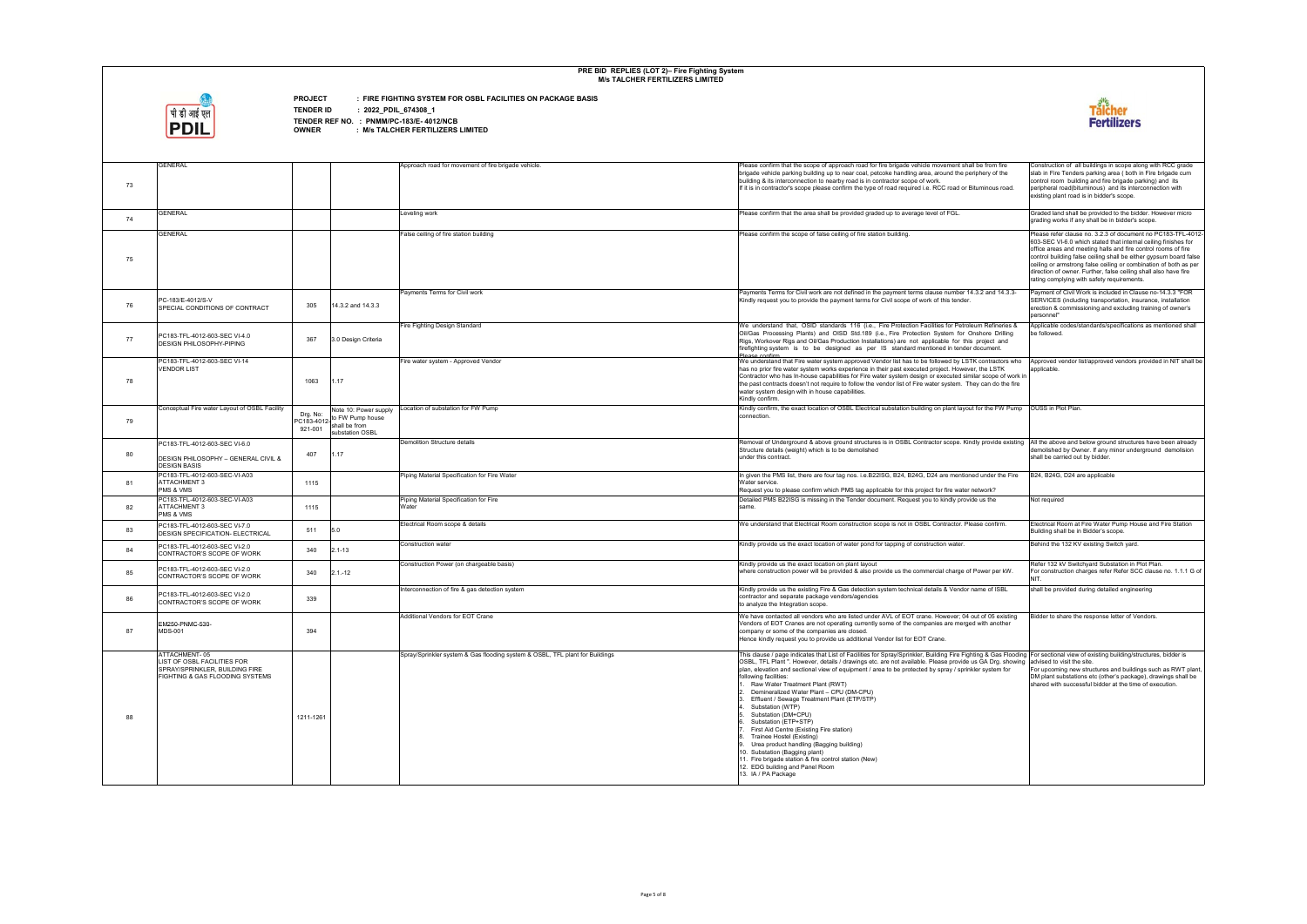

**PROJECT : FIRE FIGHTING SYSTEM FOR OSBL FACILITIES ON PACKAGE BASIS**

**TENDER ID : 2022\_PDIL\_674308\_1**

|                |                                                                          |           | <b>MVWS System</b>                                                               | This clause / page indicates that MVWS System should be provided to various Equipment / areas.<br>However, details / drawings etc. are not available. Please provide us GA drg. showing plan, elevation and                                                                                                                                                                                                                                                                                                                                                                                                                                                                                                                                                                                                                                                                                                                                                                               | Spray/Sprinkler system shall be as per bidders Enggineering<br>Major facilities covered in attachement 5 in NIT. However an                                                                                                                                                                  |
|----------------|--------------------------------------------------------------------------|-----------|----------------------------------------------------------------------------------|-------------------------------------------------------------------------------------------------------------------------------------------------------------------------------------------------------------------------------------------------------------------------------------------------------------------------------------------------------------------------------------------------------------------------------------------------------------------------------------------------------------------------------------------------------------------------------------------------------------------------------------------------------------------------------------------------------------------------------------------------------------------------------------------------------------------------------------------------------------------------------------------------------------------------------------------------------------------------------------------|----------------------------------------------------------------------------------------------------------------------------------------------------------------------------------------------------------------------------------------------------------------------------------------------|
| 89             | PC183-TFL-4012-603-SEC VI-4.0<br>DESIGN PHILOSOPHY-PIPING                | 371       |                                                                                  | sectional view of equipment / area to be protected by spray / sprinkler system for following facilities:<br>Compressor seals<br>Lube oil consoles<br>Knock out drums (with hydrocarbon bearing service)<br>Cable cellars<br>Diesel/Petrol/Kerosene oil or any hydrocarbon liquid / oil tank<br>Coal/ Pet coke/ solid hydrocarbon material handling plant area<br>Pumps under racks<br>Empty bag storage area                                                                                                                                                                                                                                                                                                                                                                                                                                                                                                                                                                              | other facilities required to complete the fire fighting sytem sh<br>be done by bidder, and same shall be finalize during detail<br>engineering                                                                                                                                               |
|                |                                                                          |           |                                                                                  |                                                                                                                                                                                                                                                                                                                                                                                                                                                                                                                                                                                                                                                                                                                                                                                                                                                                                                                                                                                           |                                                                                                                                                                                                                                                                                              |
| 90             | PC183-TFL-4012-603-SEC VI-4.0<br><b>DESIGN PHILOSOPHY-PIPING</b>         | 371       | Water curtain System                                                             | This clause / page indicates that Water curtain System should be provided to various Equipment / areas.<br>However, details / drawings etc. are not available. Please provide us GA Drg. showing plan, elevation and<br>sectional view of equipment / area to be protected by spray / sprinkler system for following facilities:<br>. Ammonia/ Toxic gas/ vapor compressor and pumps<br>2. Ammonia/ Toxic gas/ vapor storage tank<br>3. Ammonia liquid tanker loading area                                                                                                                                                                                                                                                                                                                                                                                                                                                                                                                | Water curtain system shall as per detail engg. By bidder, if<br>required as per codes/specifications to complete the fire<br>fighting system                                                                                                                                                 |
| 91             | PC183-TFL-4012-603-SEC VI-4.0<br><b>DESIGN PHILOSOPHY-PIPING</b>         | 371 & 372 | Sprinkler system with deluge valves                                              | This clause / page indicates that Sprinkler system with deluge valves (dry type) should be provided to<br>various Equipment / areas. However, details / drawings etc. are not available. Please provide us GA drg.<br>showing plan, elevation and sectional view of equipment / area to be protected by spray / sprinkler system<br>for following facilities:<br>1. Laboratory<br>Chemical room/storage area                                                                                                                                                                                                                                                                                                                                                                                                                                                                                                                                                                              | Under Review, Ammendment if required shall be issued.                                                                                                                                                                                                                                        |
| 92             | PC183-TFL-4012-603-SEC VI-4.0<br><b>DESIGN PHILOSOPHY-PIPING</b>         | 371 & 372 | Sprinkler system (wet type with QBD)                                             | The clause / page indicates that Sprinkler system (wet type with QBD) should be provided to various<br>Equipment / areas. However, details / drawings etc. are not available in some cases. Please provide us<br>GA drg. showing plan, elevation and sectional<br>view of equipment / area to be protected by spray / sprinkler system for following facilities:<br>1. Meeting Room/Hall<br>2. Workshop building                                                                                                                                                                                                                                                                                                                                                                                                                                                                                                                                                                          | Please refer attachment 9 in NIT.                                                                                                                                                                                                                                                            |
| 93             | PC183-TFL-4012-603-SEC VI-4.0<br>DESIGN PHILOSOPHY-PIPING                | 372       | Foam system for transformer area and hydrocarbon oil tank area<br>4.3            | This clause / page indicates that "Foam system shall be provided for transformer area and hydrocarbon oil  Please refer PC183-TFL-4012-603-SEC VI-4.0 attached with<br>tank area ". Please note the following<br>TAC norms state "High Velocity Nozzles can be expected to extinguish fires involving liquids with<br>flash points of 65o C (150o F), or higher and should be installed where such flammable fluids constitute<br>the hazard " and transformers are protected by HVWS system<br>TAC norms also state " For fluids flashing at below 65o C (150o F), extinguishments are always not<br>possible or even desirable and for these, Medium Velocity Water Sprayers need to be installed to provide<br>cooling, controlling the burning and/or exposure protection " and hence for extinguishing fires of fluids<br>flashing at below 65o C (150o F) FOAM system stand provided<br>In view of the above please recheck and advise about foam system provision for transformers | NIT                                                                                                                                                                                                                                                                                          |
| 94             | PC183-TFL-4012-603-SEC VI-4.0<br><b>DESIGN PHILOSOPHY-PIPING</b>         | 372       | 4.4                                                                              | This clause / page indicates that "Gas flooding system with clean agent, diverter valve (if feasible),<br>detectors & accessories for Control Room, Computer room, Computer console room, UPS room, Battery<br>room, server/database rack room etc. Please note the following.<br>However as per Attachment - 05, Clean agent system is required to be provided to "Fire Brigade Station &<br>Fire Control Station (new)"                                                                                                                                                                                                                                                                                                                                                                                                                                                                                                                                                                 | Spray/Sprinkler/ Gas flooding system shall be as per bidde<br>Enggineering. Major facilities covered in attachement 5 in NI<br>However any other facilities required to complete the fire<br>fighting sytem shall be done by bidder, and same shall be<br>finalize during detail engineering |
| 95             | PC183-TFL-4012-603-SEC VI-7.0<br><b>DESIGN SPECIFICATION- ELECTRICAL</b> | 503       | Area Lighting<br>1.17                                                            | We understand that, OSBL contractor shall provide adequate area lighting at site of construction,<br>fabrication yards, storage yard and office etc. & Area lighting at Fire Water Pump House, Fire Station<br>Building Fire Brigade Parking Building and for rest of the areas is not included in OSBL contractor scope.<br>Please confirm.                                                                                                                                                                                                                                                                                                                                                                                                                                                                                                                                                                                                                                              | All work related to civil, mechanical, and electrical and<br>instruments for the execution and commissioning<br>of fire fighting System shall be in the scope of the bidder.                                                                                                                 |
| 96             | PC183-TFL-4012-603-SEC VI-7.0<br><b>DESIGN SPECIFICATION- ELECTRICAL</b> | 503       | <b>All Electrical works</b><br>1.21                                              | We understand that all electrical works associated with the followings shall be considered under scope of For scope refer clause No. 1.0 of Section VI-7.0.<br><b>OSBL Contractor.</b><br>a) Fire Water Pump House<br>b) Fire Station Building<br>c) Fire Brigade Parking Building<br>For Rest area other than mentioned above, electrical scope of any kind is not under the scope of OSBL<br>contractor. Please confirm.                                                                                                                                                                                                                                                                                                                                                                                                                                                                                                                                                                |                                                                                                                                                                                                                                                                                              |
| Q <sub>7</sub> | PC183-TFL-4012-603-SEC VI-2.0<br>CONTRACTOR'S SCOPE OF WORK              | 339       | xxvi                                                                             | We understand that the Controlling and monitoring of Fire Pump house has to be done by<br>centralized control room (i.e., the PLC based controller located in the fire control room).<br>Kindly confirm that signals of all the instruments (PT, FT etc.) & Deluge Valves from Fire Pump house<br>& all the FW Piping has to be routed to the Centralized control room.<br>Confirm the exact location of Centralized Control room location on lavout.                                                                                                                                                                                                                                                                                                                                                                                                                                                                                                                                     | Please refer Conceptual fire water lavout drawing no. PC183<br>4012-921-001 attached in NIT.                                                                                                                                                                                                 |
| 98             | PC183-TFL-4012-603-SEC VI-7.0<br><b>DESIGN SPECIFICATION- ELECTRICAL</b> | 542       | Intelligent Addressable Dual Optical Smoke/Heat (Multi-sensor) Detector<br>13.11 | We assume Smoke/Heat Detectors need not be provided in the internal buildings of the following facilities:<br>Raw Water Treatment Plant (RWT)<br>Demineralized Water Plant - CPU (DM-CPU)<br>Effluent / Sewage Treatment Plant (ETP/STP)<br>All Substations (OSBL)<br>First Aid Centre (Existing Fire station)<br>Trainee Hostel (Existing)<br>Urea product handling (Bagging building)<br>8. EDG building and Panel Room<br>9. IA / PA Package<br>10. Laboratory<br>11. Chemical room/storage area<br>12. Meeting Room/Hall<br>13. Workshop building                                                                                                                                                                                                                                                                                                                                                                                                                                     | Please refer clause 13.1 of Section VI-7.0. Fire Detection &<br>Alarm System complete in all respect shall be in Bidder's<br>scope.                                                                                                                                                          |

| areas.<br>elevation and<br>icilities:                                                              | Spray/Sprinkler system shall be as per bidders Enggineering.<br>Major facilities covered in attachement 5 in NIT. However any<br>other facilities required to complete the fire fighting sytem shall<br>be done by bidder, and same shall be finalize during detail<br>engineering |
|----------------------------------------------------------------------------------------------------|------------------------------------------------------------------------------------------------------------------------------------------------------------------------------------------------------------------------------------------------------------------------------------|
| nent / areas.<br>elevation and<br>cilities:                                                        | Water curtain system shall as per detail engg. By bidder, if<br>required as per codes/specifications to complete the fire<br>fighting system                                                                                                                                       |
| ovided to<br>e us GA drg.<br>rinkler system                                                        | Under Review, Ammendment if required shall be issued.                                                                                                                                                                                                                              |
| various<br>provide us                                                                              | Please refer attachment 9 in NIT.                                                                                                                                                                                                                                                  |
| ydrocarbon oil<br>quids with<br>s constitute<br>e always not<br>ed to provide<br>s of fluids<br>'S | Please refer PC183-TFL-4012-603-SEC VI-4.0 attached with<br>NIT                                                                                                                                                                                                                    |
| sible),<br>om, Battery<br>ade Station &                                                            | Spray/Sprinkler/ Gas flooding system shall be as per bidders<br>Enggineering. Major facilities covered in attachement 5 in NIT.<br>However any other facilities required to complete the fire<br>fighting sytem shall be done by bidder, and same shall be                         |
| ction,<br>e Station<br>actor scope.                                                                | finalize during detail engineering<br>All work related to civil, mechanical, and electrical and<br>instruments for the execution and commissioning<br>of fire fighting System shall be in the scope of the bidder.                                                                 |
| ıder scope of<br>e of OSBL                                                                         | For scope refer clause No. 1.0 of Section VI-7.0.                                                                                                                                                                                                                                  |
| e by<br>Pump house                                                                                 | Please refer Conceptual fire water layout drawing no. PC183-<br>4012-921-001 attached in NIT.                                                                                                                                                                                      |
| wing facilities:                                                                                   | Please refer clause 13.1 of Section VI-7.0. Fire Detection &<br>Alarm System complete in all respect shall be in Bidder's<br>scope.                                                                                                                                                |

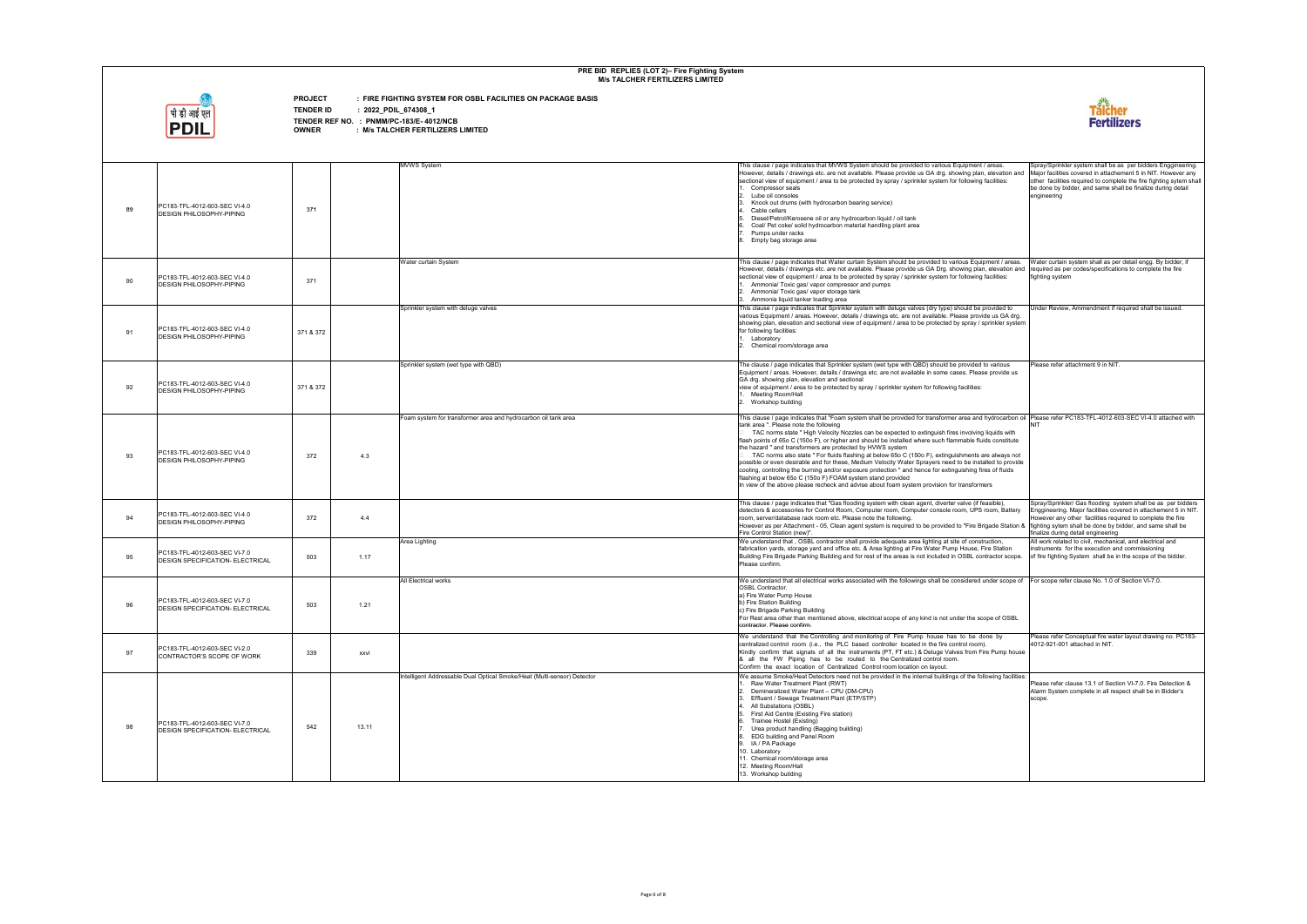

**PROJECT : FIRE FIGHTING SYSTEM FOR OSBL FACILITIES ON PACKAGE BASIS**

**TENDER ID : 2022\_PDIL\_674308\_1**

| 99         | PC183-TFL-4012-603-SEC VI-7.0<br><b>DESIGN SPECIFICATION- ELECTRICAL</b> | 541 | 13.10 | <b>Automatic Fire Detectors</b>                                   | We assume Fire Detectors need not be provided in the internal buildings of following facilities:<br>Raw Water Treatment Plant (RWT)<br>Demineralized Water Plant - CPU (DM-CPU)<br>Effluent / Sewage Treatment Plant (ETP/STP)<br>All Substations (OSBL)<br>First Aid Centre (Existing Fire station)<br>Trainee Hostel (Existing)<br>Urea product handling (Bagging building)<br>EDG building and Panel Room<br>IA / PA Package<br>10. Laboratory<br>11. Chemical room/storage area<br>12. Meeting Room/Hall<br>13. Workshop building                                                                                                                                  | Please refer clause 13.1 of Section VI-7.0. Fire Detection &<br>Alarm System complete in all respect shall be in Bidder's<br>scope.                                                                                                                                              |
|------------|--------------------------------------------------------------------------|-----|-------|-------------------------------------------------------------------|------------------------------------------------------------------------------------------------------------------------------------------------------------------------------------------------------------------------------------------------------------------------------------------------------------------------------------------------------------------------------------------------------------------------------------------------------------------------------------------------------------------------------------------------------------------------------------------------------------------------------------------------------------------------|----------------------------------------------------------------------------------------------------------------------------------------------------------------------------------------------------------------------------------------------------------------------------------|
| 100        | <b>GENERAL</b>                                                           |     |       | Pipe Sleepers / supports stability                                | Kindly confirm for whether Pipe Sleepers / supports existing facility can be used by OSBL Contractor<br>under this project or not? If yes, kindly provide its<br>structural stability.                                                                                                                                                                                                                                                                                                                                                                                                                                                                                 | All work related to civil, mechanical, and electrical and<br>instruments for the execution and commissioning<br>of fire fighting System shall be in the scope of the bidder                                                                                                      |
| 101        | <b>GENERAL</b>                                                           |     |       | <b>Existing Cable Trays details</b>                               | Kindly confirm whether existing Cable Trays facility can be used by OSBL Contractor under this project or Power cable shall be laid on Overhead Cable Trays in entire<br>not? If yes kindly provide its available space on the<br>cable trays.                                                                                                                                                                                                                                                                                                                                                                                                                         | plant. Space in Owner's Pipe rack(with prior approval required<br>PMC/owner) may be used for laying of cable trays. In case,<br>Owner's Piperack is not available in Cable Route, structure and<br>cable trays support for cable Trays shall also be in Bidder's<br>scope.       |
| 102        | <b>GENERAL</b>                                                           |     |       | Power/substation area                                             | Kindly confirm power/substation area for New Fire Brigade Building station / Parking Area                                                                                                                                                                                                                                                                                                                                                                                                                                                                                                                                                                              | Detail engg. Is in bidder scope.                                                                                                                                                                                                                                                 |
| 103        | <b>GENERAL</b>                                                           |     |       | for New Fire Brigade Building<br>PLC Control room for Integration | Kindly confirm PLC Control room location on plat layout for existing system Integration works.                                                                                                                                                                                                                                                                                                                                                                                                                                                                                                                                                                         | It shall be inside the fire fighting pump house                                                                                                                                                                                                                                  |
| 104        | <b>GENERAL</b>                                                           |     |       | GI Coating for FF Pipes                                           | Please Confirm Galvanised Iron Coating thickness required for Fire Fighting pipes, fittings and flanges.                                                                                                                                                                                                                                                                                                                                                                                                                                                                                                                                                               | As per standard                                                                                                                                                                                                                                                                  |
|            | <b>GENERAL</b>                                                           |     |       | Emergency Rescue vehicle scope                                    | We presume that Emergency Rescue vehicle or Fire tender is not in scope of supply of OSBL                                                                                                                                                                                                                                                                                                                                                                                                                                                                                                                                                                              | Bidder understnding is correct                                                                                                                                                                                                                                                   |
| 105<br>106 | <b>GENERAL</b>                                                           |     |       | Ground Water Table depth                                          | Contractor.<br>Kindly confirm<br>Please provide us the Ground Water Table depth details                                                                                                                                                                                                                                                                                                                                                                                                                                                                                                                                                                                | Ground water table is at approx. 2.5 to 3 m below ground.                                                                                                                                                                                                                        |
| 107        | <b>GENERAL</b>                                                           |     |       | Pilling                                                           | As per our understanding and soil investigation report given in the tender document, Soil<br>bearing capacity of OSBL plant area is in acceptable range and piling work is not required<br>under OSBL contractor civil scope of work.<br>Please confirm.                                                                                                                                                                                                                                                                                                                                                                                                               | Soil investigation extract is purely for reference only. Successful<br>Bidder has to conduct the soil investigation for detailed<br>engineering works.                                                                                                                           |
| 108        | <b>GENERAL</b>                                                           |     |       | Rock depth                                                        | Please confirm Rock depth in areas where civil scope is involved under OSBL scope.                                                                                                                                                                                                                                                                                                                                                                                                                                                                                                                                                                                     | Successful bidder has to conduct the soil investigation for<br>finding out rock depths etc detailed engineering works                                                                                                                                                            |
| 109        | <b>GENERAL</b>                                                           |     |       | Storm / water Drains                                              | Kindly provide storm water drain scope of this project. If we need to connect with existing<br>storm water detain then Please provide the details of the<br>same.                                                                                                                                                                                                                                                                                                                                                                                                                                                                                                      | Strom water drain scope is already mentioned in NIT - to be<br>provided for buildings up to tie in points at battery limits and<br>inter connection with plant drains. Detailed drawings of storm<br>water drainage system shall be provided to successful bidder.               |
| 110        | <b>GENERAL</b>                                                           |     |       | Storage yard allotment                                            | Kindly provide us the Storage yard allotment details (size & location in the Site)                                                                                                                                                                                                                                                                                                                                                                                                                                                                                                                                                                                     | Same shall be confirm after award of contract, depending upon<br>the availability of space.                                                                                                                                                                                      |
| 111        | <b>GENERAL</b>                                                           |     |       | <b>FW Pumps</b>                                                   | Scope of work request for the NFPA design of the main fire water pump design however in<br>tender pump datasheet FL/ UL requirement is not mentioned. We presume that main FW<br>Pumps and Diesel Driven Engine are non UL/FM listed.<br>Please confirm.                                                                                                                                                                                                                                                                                                                                                                                                               | Bidder shall comply the NIT requirement.                                                                                                                                                                                                                                         |
| 112        | <b>GENERAL</b>                                                           |     |       | Approach road                                                     | We presume that only Bitumen road are requested under this tender and there is no requirement Construction of all buildings in scope along with RCC grade<br>of RCC type road. Please confirm.                                                                                                                                                                                                                                                                                                                                                                                                                                                                         | slab in Fire Tenders parking area (both in Fire brigade cum<br>control room building and fire brigade parking) and its<br>peripheral road(bituminous) and its interconnection with<br>existing plant road is in bidder's scope.                                                  |
| 113        | <b>GENERAL</b>                                                           |     |       | EOT Crane & Motor type                                            | We presume that EOT Crane & Motor are required type is non-Flame proof since area classification Shall be confirmed during detail engineering.<br>FW pump house is non hazardous.<br>Please confirm.                                                                                                                                                                                                                                                                                                                                                                                                                                                                   |                                                                                                                                                                                                                                                                                  |
| 114        | <b>GENERAL</b>                                                           |     |       | Roads & Drain rectification                                       | We have visited the site and observed that the Roads & Drains are already have been<br>made at the Site. During FW main header or branch network<br>laying we required to do road crossing at several locations by using Hume pipes / Culverts and for<br>this work substantial breaking and redevelopment work will be required.<br>We presume that braking of existing road and drains and rectification of drains & restoration of roads<br>is not included in OSBL contractor scope since substantial cost is associated with this work.<br>Kindly confirm.                                                                                                        | Kindly refer clause no. 3.1.10 of civil section of NIT - The<br>CONTRACTOR shall redo / repair all the existing facilities viz.<br>roads, paving, drainage etc. which are damaged during<br>transportation, construction and erection activities performed by<br>the contractor. |
| 115        | <b>GENERAL</b>                                                           |     |       | Inter-facing inputs                                               | At multiple locations, interface with ISBL contractor is required. All the inputs required for the<br>OSBL contractor related to interface work will be provided by Client as per approved project schedule.<br>Any delay for submission of interface details from client side will absolve the OSBL contractor from the<br>overall project delay.<br>Please confirm.                                                                                                                                                                                                                                                                                                  | Please Refer clause 33.0 of GENERAL CONDITIONS OF<br>CONTRACT (GCC).                                                                                                                                                                                                             |
| 116        | <b>GENERAL</b>                                                           |     |       | Fire water pump house location                                    | We have observed that, Fire water tank is partially underground. So in such case, to get the<br>positive suction head we will require to install Fire water main pumps in sump (underground). In<br>the given drawings it is not clear whether the fire water pump foundation is aboveground or in<br>sump. Since in pump datasheet Capacity and head of the pumps are already given, we request you to<br>confirm location of pump foundation. This point can't be decided during detailed engineering since<br>substantial amount of soil excavation work will be required if pump foundation<br>is in sump and we will required clarification at tender stage only. | Main water Fire pumps shall be in sump. Given drawing is for<br>indicative purpose, bidder to provide the detail during<br>engineering phase.                                                                                                                                    |
| 117        | <b>GENERAL</b>                                                           |     |       |                                                                   | Kindly request you to provided latest As-Built SLD (For us to ensure that the power source is<br>adequate, of spare feeders in 3.3 KV switchboard, PMCC)                                                                                                                                                                                                                                                                                                                                                                                                                                                                                                               | As per cl No. 1.4 of Sec VI-7.0, Bidder<br>to indicate power requirement of respective feeders in Owner's<br><b>OUSS Switchgears.</b>                                                                                                                                            |
|            |                                                                          |     |       |                                                                   |                                                                                                                                                                                                                                                                                                                                                                                                                                                                                                                                                                                                                                                                        |                                                                                                                                                                                                                                                                                  |

| s:                                                          | Please refer clause 13.1 of Section VI-7.0. Fire Detection &<br>Alarm System complete in all respect shall be in Bidder's<br>scope.                                                                                                                                                            |
|-------------------------------------------------------------|------------------------------------------------------------------------------------------------------------------------------------------------------------------------------------------------------------------------------------------------------------------------------------------------|
| ontractor                                                   | All work related to civil, mechanical, and electrical and<br>instruments for the execution and commissioning<br>of fire fighting System shall be in the scope of the bidder                                                                                                                    |
| this project or                                             | Power cable shall be laid on Overhead Cable Trays in entire                                                                                                                                                                                                                                    |
|                                                             | plant. Space in Owner's Pipe rack(with prior approval required<br>PMC/owner) may be used for laying of cable trays . In case,<br>Owner's Piperack is not available in Cable Route, structure and<br>cable trays support for cable Trays shall also be in Bidder's<br>scope.                    |
|                                                             | Detail engg. Is in bidder scope.                                                                                                                                                                                                                                                               |
|                                                             | It shall be inside the fire fighting pump house                                                                                                                                                                                                                                                |
| nd flanges.                                                 | As per standard                                                                                                                                                                                                                                                                                |
| DSBL                                                        | Bidder understnding is correct                                                                                                                                                                                                                                                                 |
|                                                             | Ground water table is at approx. 2.5 to 3 m below ground.                                                                                                                                                                                                                                      |
| nt, Soil<br>эt<br>required                                  | Soil investigation extract is purely for reference only. Successful<br>Bidder has to conduct the soil investigation for detailed<br>engineering works.                                                                                                                                         |
|                                                             | Successful bidder has to conduct the soil investigation for<br>finding out rock depths etc detailed engineering works                                                                                                                                                                          |
| h existing                                                  | Strom water drain scope is already mentioned in NIT - to be<br>provided for buildings up to tie in points at battery limits and<br>inter connection with plant drains. Detailed drawings of storm<br>water drainage system shall be provided to successful bidder.                             |
|                                                             | Same shall be confirm after award of contract, depending upon<br>the availability of space.                                                                                                                                                                                                    |
| wever in<br>t main FW                                       | Bidder shall comply the NIT requirement.                                                                                                                                                                                                                                                       |
| requirement                                                 | Construction of all buildings in scope along with RCC grade<br>slab in Fire Tenders parking area (both in Fire brigade cum<br>control room building and fire brigade parking) and its<br>peripheral road(bituminous) and its interconnection with<br>existing plant road is in bidder's scope. |
| classification                                              | Shall be confirmed during detail engineering.                                                                                                                                                                                                                                                  |
| e been                                                      | Kindly refer clause no. 3.1.10 of civil section of NIT - The<br>CONTRACTOR shall redo / repair all the existing facilities viz.                                                                                                                                                                |
| erts and for                                                | roads, paving, drainage etc. which are damaged during<br>transportation, construction and erection activities performed by                                                                                                                                                                     |
| ion of roads<br>this work.                                  | the contractor.                                                                                                                                                                                                                                                                                |
| for the                                                     | Please Refer clause 33.0 of GENERAL CONDITIONS OF                                                                                                                                                                                                                                              |
| schedule.<br>ractor from the                                | CONTRACT (GCC).                                                                                                                                                                                                                                                                                |
| get the<br>ground). In<br>or<br>in<br>quest you to<br>since | Main water Fire pumps shall be in sump. Given drawing is for<br>indicative purpose, bidder to provide the detail during<br>engineering phase.                                                                                                                                                  |
| ce is                                                       | As per cl No. 1.4 of Sec VI-7.0, Bidder                                                                                                                                                                                                                                                        |
|                                                             | to indicate power requirement of respective feeders in Owner's<br>OUSS Switchgears.                                                                                                                                                                                                            |